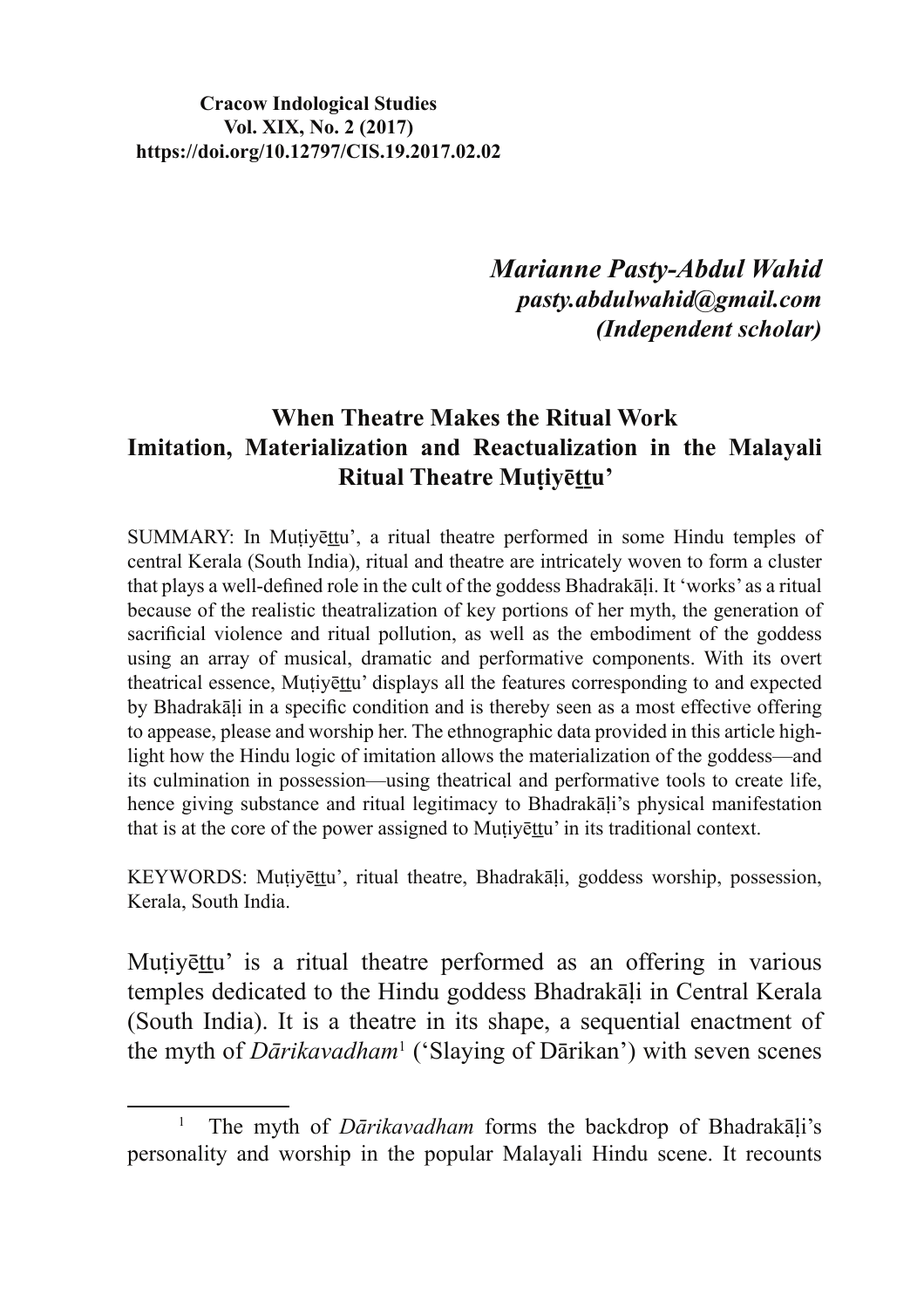following a relatively fixed scenography, using theatre props and a musical accompaniment of temple drums and cymbals. The performance displays seven characters played by men belonging to the intermediate *mārār* and *kuruppu* castes (responsible for the musical and pictorial service in Brahmin temples). The main character, goddess Bhadrakāļi, is impersonated by the senior *muțiyēttukar*, who wears her multi-layered costume and heavy wooden headgear (*valiya muti*), displays her make-up with colour patches, small dried lime spikes and fresh flowers on his face and carries her attributes (sickle shaped sword, fangs, metal anklets). To fully grasp the argument made in this paper, let me state straight away that, from the point of view of practitioners and devotees, the senior *mutivettukar* is possessed by the goddess throughout the performance. After the *valiva muti*, a permanent receptacle of her power, has been put on his head, his body is infused with a portion of her *caitanyam* (consciousness) and *šakti* (active power). He is a priori not acting as the goddess, he is the goddess—but we will see that the boundary between being and acting is very tenuous. Mutiyettu' is then also a ritual endowed with the efficacy to make

how Bhadrakāļi was created by Śiva in the context of a cosmic war opposing the gods to the *asuras* with the purpose of defeating the *asura* king, Dārikan. After a long and almost hopeless battle, the goddess, supported by a horde of evil spirits, beheads Dārikan and is sent to earth to receive worship from men as a reward. This myth is known, heard, seen and read all over Kerala, at all levels of the Malayali society, and is used by various communities of different status, each having their own recitations, narrations, songs and performances recounting this myth (see Pasty 2010: chap. 3). While equivalences between this story and pan-Indian textual corpuses such as the *Devimalation* or the *Lingapurāna* are undeniable (cf. Tarabout 1986: 122; Caldwell 1999: 19; Aubert 2004: 71; van Brussel 2016), I prefer to look at this myth in its local dimension (cf. Richman 2001; Sax 2002) and from an anthropological perspective, as a "living tradition" (Blackburn and Flueckiger 1989: 1), an independent oral corpus, fundamentally Malayali in its form, topics and powers, as do most of my non-Sanskrit speaking informants, for whom the pan-Indian Hinduism and literature are but abstract realities.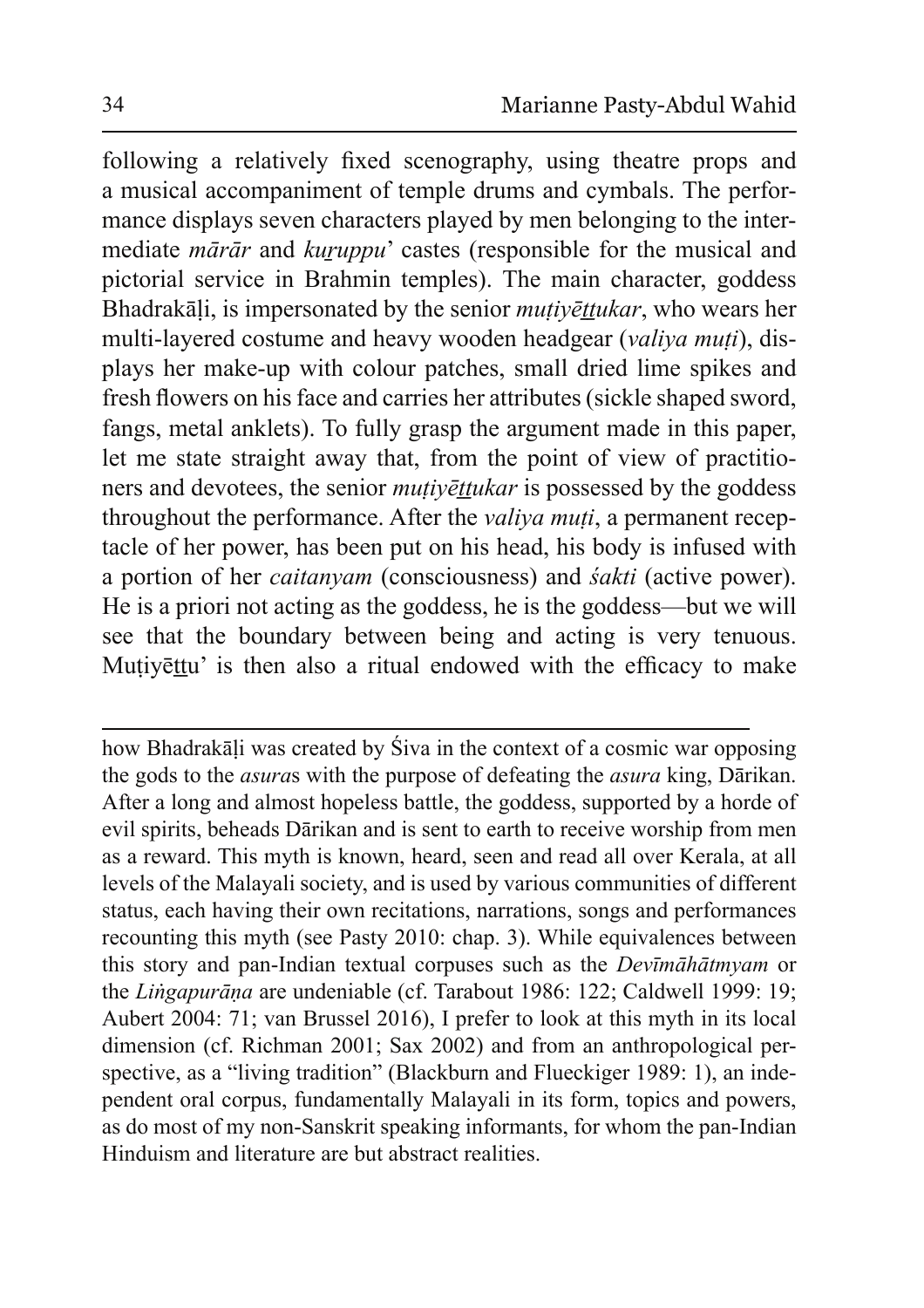the goddess present and achieve the target of worship. We could then apprehend it as a theatrical performance superimposed with a ritual meaning. But the complexity goes further, as the definitions and boundaries between theatre and ritual, and between imitation and reality, are blurred and overlapping.

Mutivēttu' being an oral tradition predominantly nurtured by grassroots realities as well as popular and personalised Hindu practices and beliefs, the data used in this article is first-hand information gathered during various fieldworks conducted in central Kerala since 2002;



Fig. 1: The goddess (left) and the mighty Dārikan (right) in Mutivettu' © Kunjan Marar Mudiyettu Kalakendra

the analysis also partially draws from portions of my PhD Thesis (Pasty 2010). As in all my works, I chose to give particular attention to the personal views and experiences of the people, with a majority of men, who revolve around the goddess temples and play particular roles in the ritual offerings conducted for her: the *mutivettukars* (those who perform Mutiyettu'), who mainly stem from four *marar* and *kuruppu* families who share the hereditary right to perform Mutivettu' in a range of goddess temples; the male temple authorities and officiants (Brahmins, *mārār*, *kuruppu'* and *nāyar*), who coordinate and to some extent participate in the performances; and of course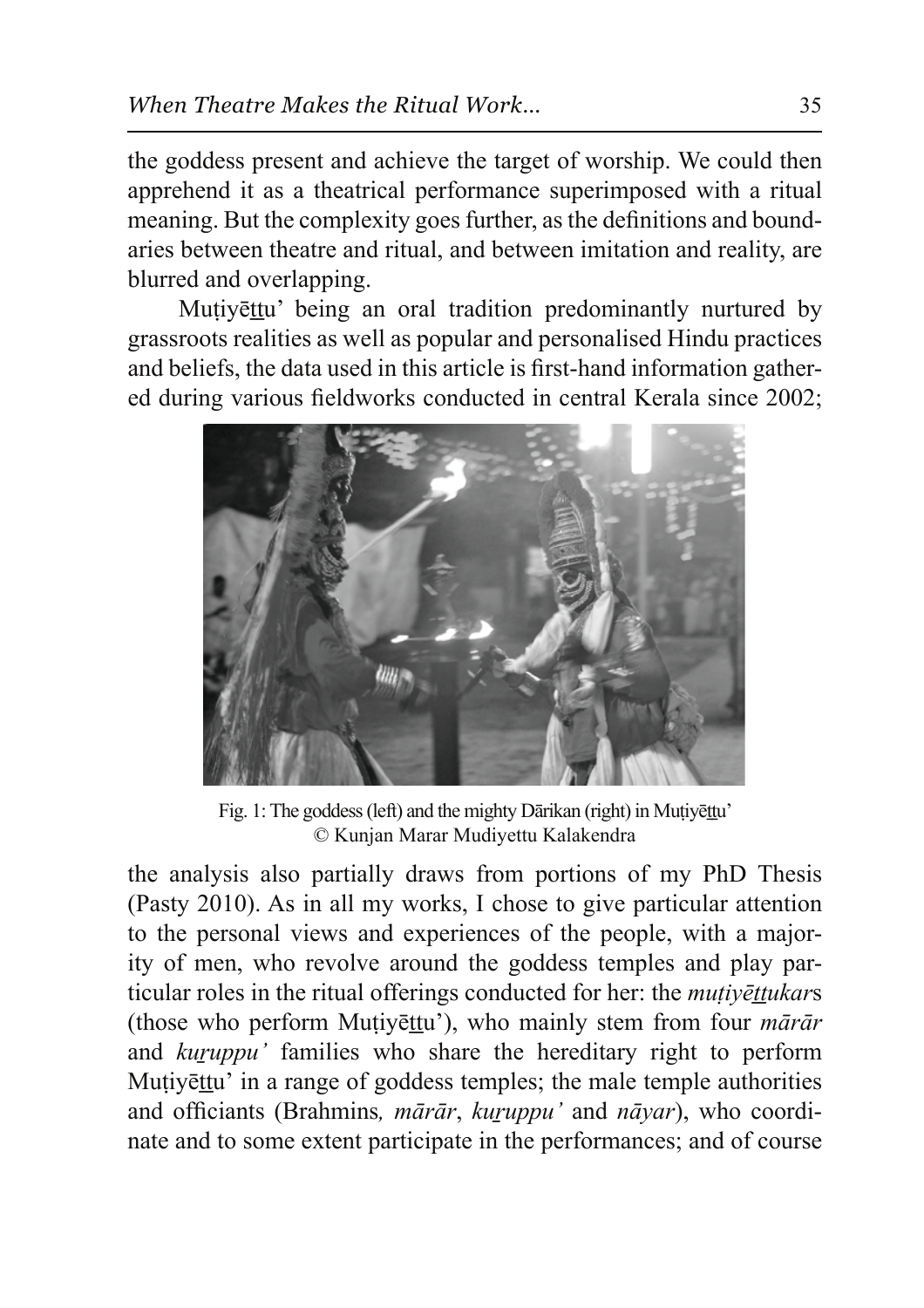the devotees, men and women, of all age groups, from intermediate castes, mostly educated, who attend and potentially sponsor the performances in the hope to derive personal benefits for themselves, their families and their businesses. The analysis and conclusions presented here are therefore to be seen within this delimited frame, even if they may partly apply to the broader context of popular Hindu worship in South India and the ritual performing arts connected to it.

# **About blurred categories**

Within the landscape of the performing arts traditional to the southernmost Indian state, a distinction is made at the terminological, conceptual and practical levels between art forms that serve worship and art forms that entertain. Terminologically, this distinction translates into *anusthāna kalās, i.e. 'arts of observance', and drśya kalās, i.e. 'arts* that deserve to be seen' or what my informants call kala paripati ('stage programs'). The *anusthana kalas* are "centred on the presence" considered to be real of invoked gods [and] spirits" (Aubert 2004: 52). They "share with sacrificial practice and  $p\bar{u}j\bar{a}$  ritual efficacy as their primary goal and organizational center" and are differentiated by the "degree to which overtly dramatic, theatrical, and performative elements are used to establish the mediating bridge and to accomplish [their] efficacious end" (Richmond, Swan and Zarrilli 1990: 124). Mutiyettu' is one of these. On the other side, the *dr's ya kalas* are valued for their aesthetics and entertaining character; no direct divine presence is suggested here, at least not in the body of a possessed performer. However, to decide which art belongs in which category is quite a matter of point of view, and on top of that a tricky task. In India, theatre is standardly dedicated to the gods. Most performing arts from the region contain some sort of reference to the divine and can to some extent be understood as serving worship (see for example the Sanskrit drama Kūtiyāttam, e.g. Johan in this volume). The place and context of performance (temple compound vs European type of stage) are also no determining criteria, since both types of arts can be conducted during temple festivals and can be interpreted as playing a role in the cult to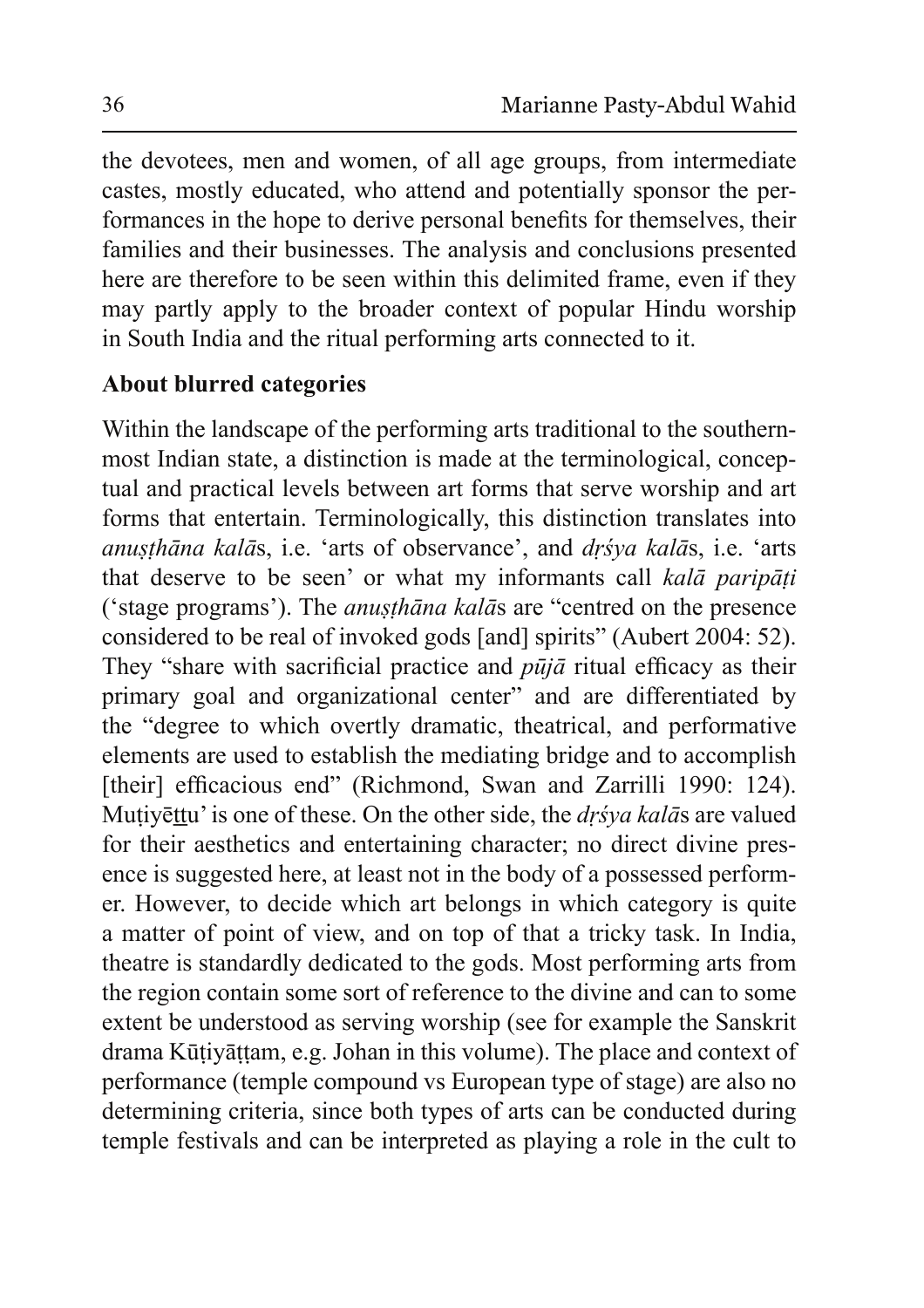a deity;<sup>2</sup> and the possibility of conducting a Mutiyettu' on a European stage for a foreign audience neither contradicts nor annuls its ritual purpose, *au contraire* (Pasty 2010). The fact is that most performing arts to be found in Kerala are both *anusthana* and *dr's* va at the same time: the ritual dimension of the performing arts does not exclude their ability to entertain, and entertainment clearly serves devotion to a deity and contributes to the very purpose of the worship, by pleasing and enticing her.

In the Malayali context, defining an art as ritual is also a matter of prestige. For the *mutivettukars*, *kalā paripātis* have clearly less value, because they are "just for fun" and characterize a negative development and dislocation from the initial ritual purpose. Kathakali is for them a ritual art that has lost its soul by exacerbating its entertaining features to please audiences. And yet Kathakali performances are still today commissioned as votive offerings in several temples, as in the Maruttorvattam temple of Cherthala. The value-oriented negotiation of the ritual dimensions of the arts in this region has also been underscored by other scholars. Zarrilli (Zarrilli 1979) and Narayanan (Narayanan 2006) showed that the Asian context exhibits a remarkable tendency to exaggerate the ritual dimension of the arts at the expense of other important aspects. Motivations range from a claim to authenticity and legitimacy beyond the artistic sphere, to the deliberate construction of an ancestral past rooted in primitive religiosity. There is also no shortage of exaggeration and distortion in the case of discourses about Mutiyettu'. The definition of Mutiyettu' as an *anusthana kala*, which is passionately defended by the *mutivettukars* and their audiences, does not seem to be questioned; but its entertaining traits, which

<sup>2</sup> Besides the ritual part of the program, temple festivals are also composed of a series of 'entertainments', such as classical and popular music concerts and profane theatre performances (Nrttanātakam, Cākyārkūttu', 'Balley', etc.), given in and around the temple compound. These entertainments are usually sponsored (sometimes as votive offerings) by individuals, families, communities or even companies, who thereby partake in the attraction of the deity's festival and by extension in her pleasure.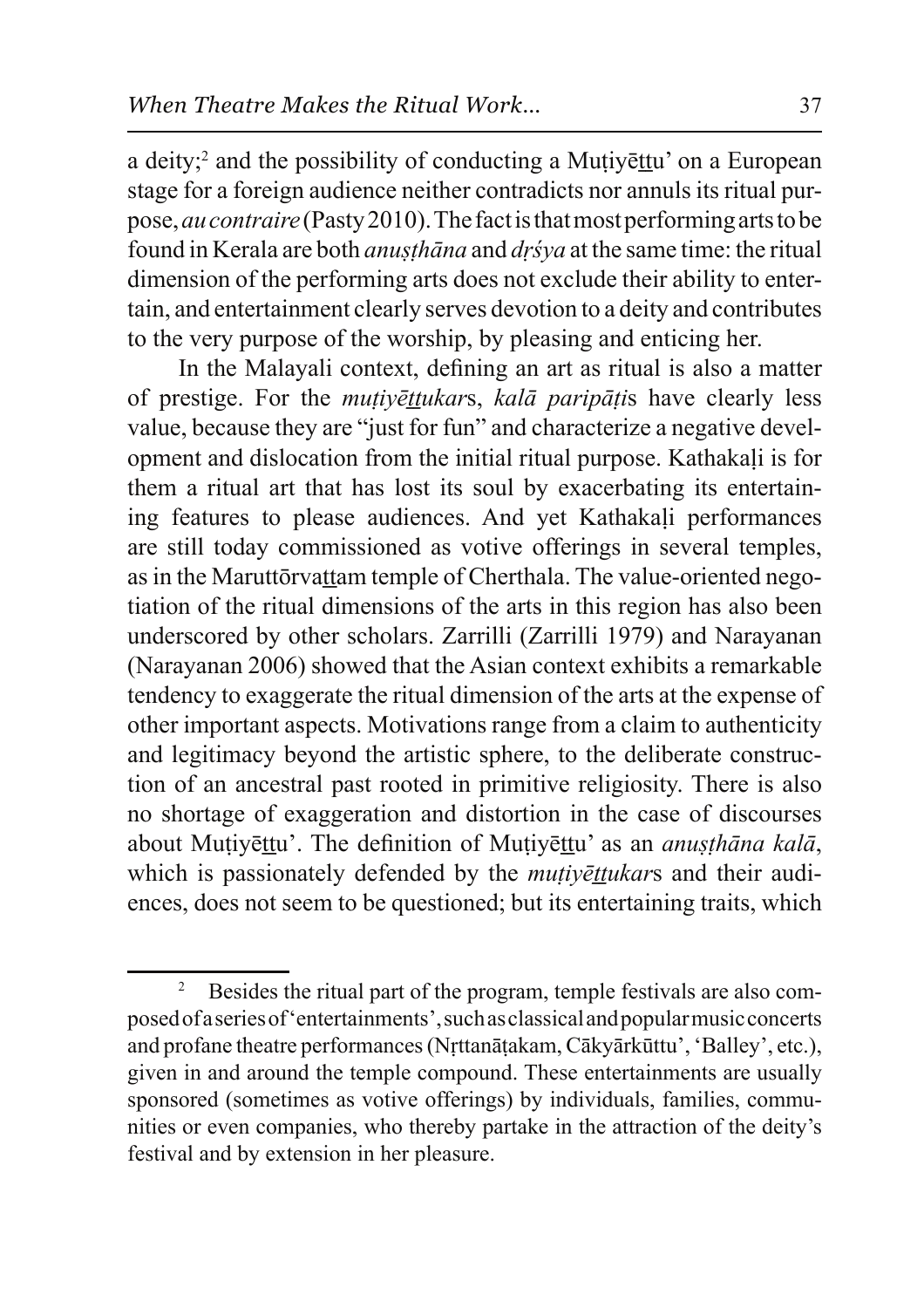are outstanding and fundamental for its ritual function, are largely downplayed and relegated to a secondary role. Nambiar described Mutivēttu<sup>'</sup> as "the most developed form of  $k\bar{a}$ *lipu*jā" (Nambiar 1989: 53). Venu (Venu 2002: 101) and Remesh (Remesh 2005: 83) wrote that it must have been a rite before taking its present theatrical form. Achyutha Menon considers Muțiyēttu' as an elaborate form of kaļame<u>l</u>uttupāțțu<sup>3</sup> (Achyutha Menon 1943, I: 60). The validity of these assertions is not what matters here; the field of Mutivettu', which is predominantly an oral and popular tradition, presents very little tangible evidence to nurture any discussion about its origins. But viewing Mutivettu' as an extended and theatralized form of worship presupposes that the theatrical and performative elements are secondary additions to a ritual core. Yet they are the elements that determine power and efficacy of the performance in the local understanding and are thereby inherent to its very identity.

What differentiates Mutivettu' from the neighbouring *anusthana kalās* in which a divinity is materialized via dancing and singing is the combination between the manifestation of the goddess via the body of a possessed specialist, and the sequential, chronologically accurate, continuous<sup>4</sup> and realistic enactment of the myth of *Dārikavadham* using a broad array of theatrical elements, including a relatively fixed scenography and choreography. It is an interactive narration of the goddess' myth, a fixed, active and to some extent realistic reactualization of the cosmic combat opposing the goddess to her mighty opponent, the *asura* Dārikan.<sup>5</sup> Muțiyēttu' is a powerful superposition of theatre

<sup>3</sup> A set of powder drawings, songs and *pūjā* performed as part of the regular worship to the goddess.

<sup>4</sup> The story is enacted with a linear progression, without any interruption or intersection of other items, unlike for instance in Kaliyuttu' (see note 5), in which sequences are performed separately on distinct days and are interwoven with other stories.

<sup>5</sup> The state of Kerala sees a number of *anusthana kalas* based on the myth of *Dārikavadham*, all separate traditions carried out by specific communities. Among them, some, such as Muțiyettu', Bhadrakaļi Tiyyattu' or Kaļiyūttu'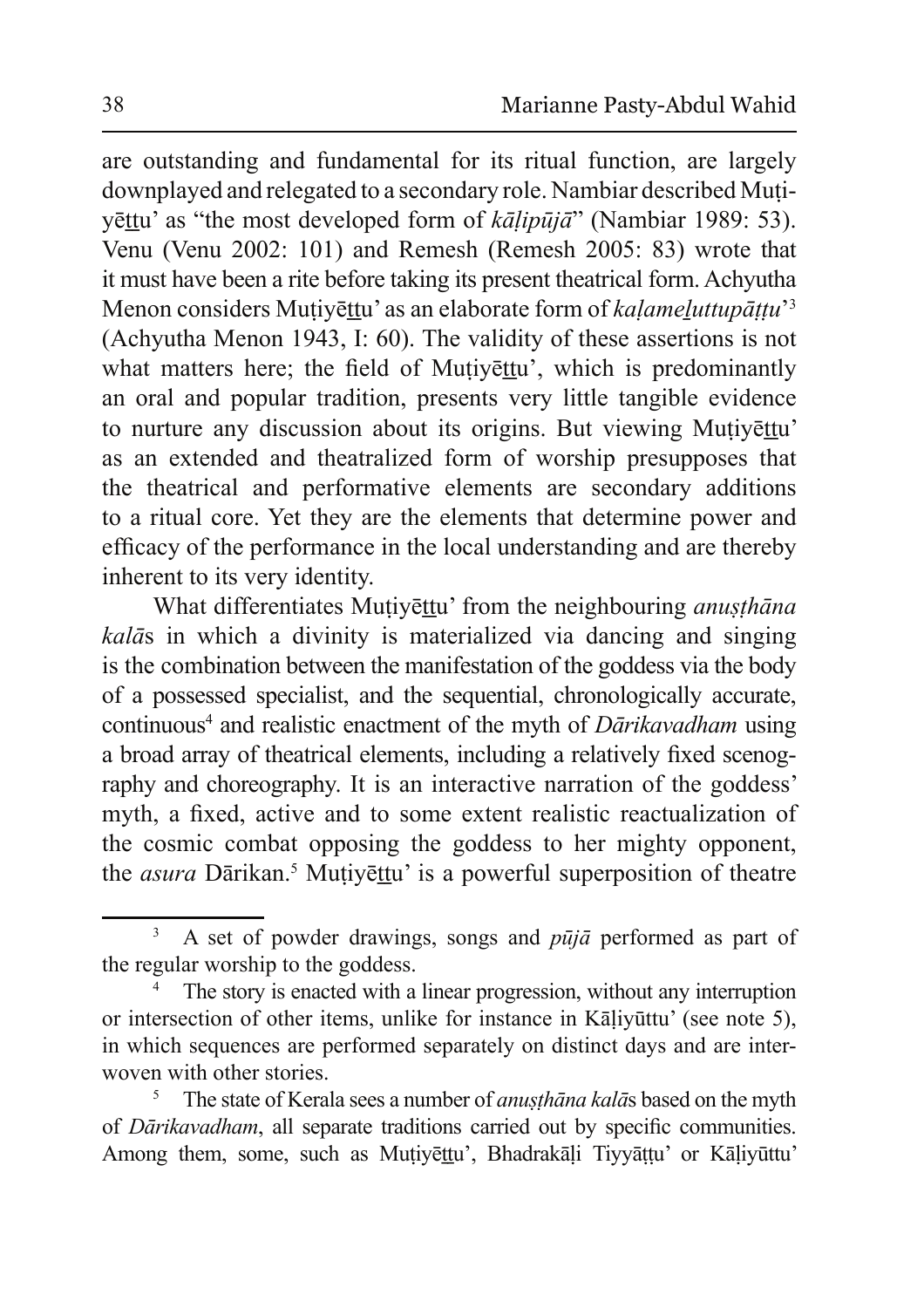and ritual, in which theatre literally fleshes out the ritual manifestation

reactualize the most active portions of the myth (fight, beheading of the demon) in a chronological way making more or less extensive use of theatrical and performative tools, such as linear or non-linear progression, scenography, acting, facial expressions, dance, martial feats, songs, speech and music, to give substance to the story of the goddess and achieve the devotional target in various ways. In all of these, the performer wearing the goddess' attire is said to be possessed by her. Bhadrakāli Tiyyāṭṭu' (Chandrahasan 1989; Contri 2003), which is conducted by the *tiyvāttunnis* (high level temple servants) of central Kerala, chronologically narrates a part of the myth following the flashback method. The main performer, wearing Bhadrakāli's costume, make-up and headgear, narrates her combat sitting in front of an oil lamp symbolising Siva and using stylized hand gestures (*mudrās*). This highly abstract, ritualized and slow motion performance relatively ignores the martial/violent aspects of the goddess and myth. Kāliyūttu' (Ramkumar 1986; Ajitkumar 2004), which is exclusively conducted in the temple of Sarkkaradevi (NW Trivandrum district) by the *ponnara panikkar* family, enacts the entire myth with three characters (the goddess, Dārikan and the sage Nāradan), but separates the sequences in time, intersecting them with other stories. For the most active sequence, the performers incarnating Dārikan and Bhadrakāļi vividly enact the final battle starting with a long verbal fight standing on two 20-meters high wooden platforms, then moving on to a realistic weapon fight on the ground. Other *anusthana kalās* are built around a single episode of the myth that is not enacted but serves as the matic background. The end of the myth says that after killing her opponent, Bhadrakāli returned to her father's abode in such a tremendous fury that all gods strived to calm her down, notably by showing her grotesque caricatures of herself. This is what is recalled in Patayani performed in the Pathanamtitta and Allepey districts (Tarabout 1986: chap. 5; Lambert 2004; Aubert 2004: 123–144). Here, the goddess and her *bhūta* soldiers are materialized through a set of stylised dances performed by villagers carrying a variety of masks. In Teyyam (Kurup 1973; Freeman 1991), the myth of the goddess only appears at the verbal level via the songs performed to highly ritualized dances, using heavy make-up, costumes and headgears. The purpose of Teyyam is not to reactualize the deity's story, but to materialize her via a possessed specialist and allow devotees to interact with her. The corpus of Teyyam is composed of a large number of independent stories linked with a variety of gods (*teyyams*)—the Tāi Paradēvata Teyyam performed by the low caste *vannans* is among the few dedicated to Bhadrakali (Nambiar 1993).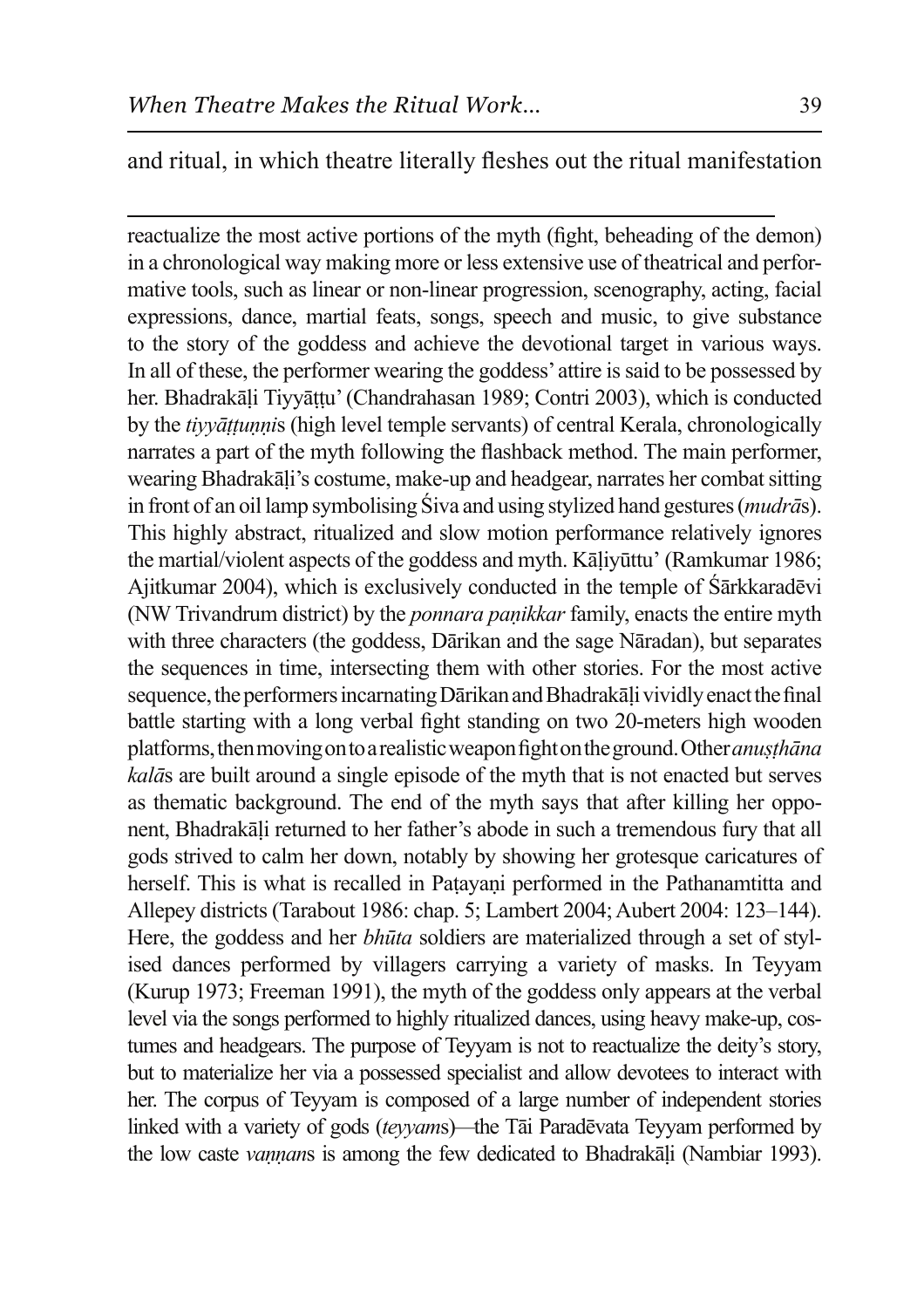of the deity and serves the ritual with a concrete breeding ground and structure on which to unfold, notably by providing a tangible support for personal devotion and institutional worship. As I will demonstrate, the theatrical reactualization of the myth and the cumulation of artistic means to give substance to the recreated cosmic battle is what provides Mutiyettu' with strength to act upon the goddess, according to the local understanding. The pivotal logic here is that imitation used in a controlled and ritually framed fashion, and especially perfection in imitation, creates life, i.e. materializes what it strives to imitate in a most realistic way. The more complete and faithful the imitation—here imitation of the goddess in motion and of the mythical actions in their full violent and literally polluting magnitude—the stronger the vividness and power of what is given life. In the context of Mutivettu', this logic establishes the ritual validity and power of both the physical representation of the deity and the enactment of her story using theatrical and performative tools. Let us first dwell on the physical representation.

# **Being or looking like?**

Discussing the boundaries between ritual and theatre from the point of view of Mutiyettu' requires a back and forth movement between the realms of imitation and embodiment, being and showing. These are blurred since 'being' and 'looking like' serve the same purpose of making something real and constructing the legitimacy of this reality. Possession in Mutivettu' is based on the idea that imitation, i.e. the iconic realization of the goddess *is* the goddess.<sup>6</sup> Here, as Freeman wrote for Teyyam, the imitation of the divinity "is not undertaken or experienced as a mere substitute for some more authentic, original, or real discursive or doctrinal existence of the god"; on the contrary, mimesis has a real power of creation and transformation allowing the practitioner to be "viewed as a real remanifiestation of the [god's] enduring reality" (Freeman 2003: 177–178). Theatrical and performative tools have a key role to play here. In Muțiyetu' as well as in neighbouring

<sup>6</sup> This only involves the main character of the goddess and not the other six.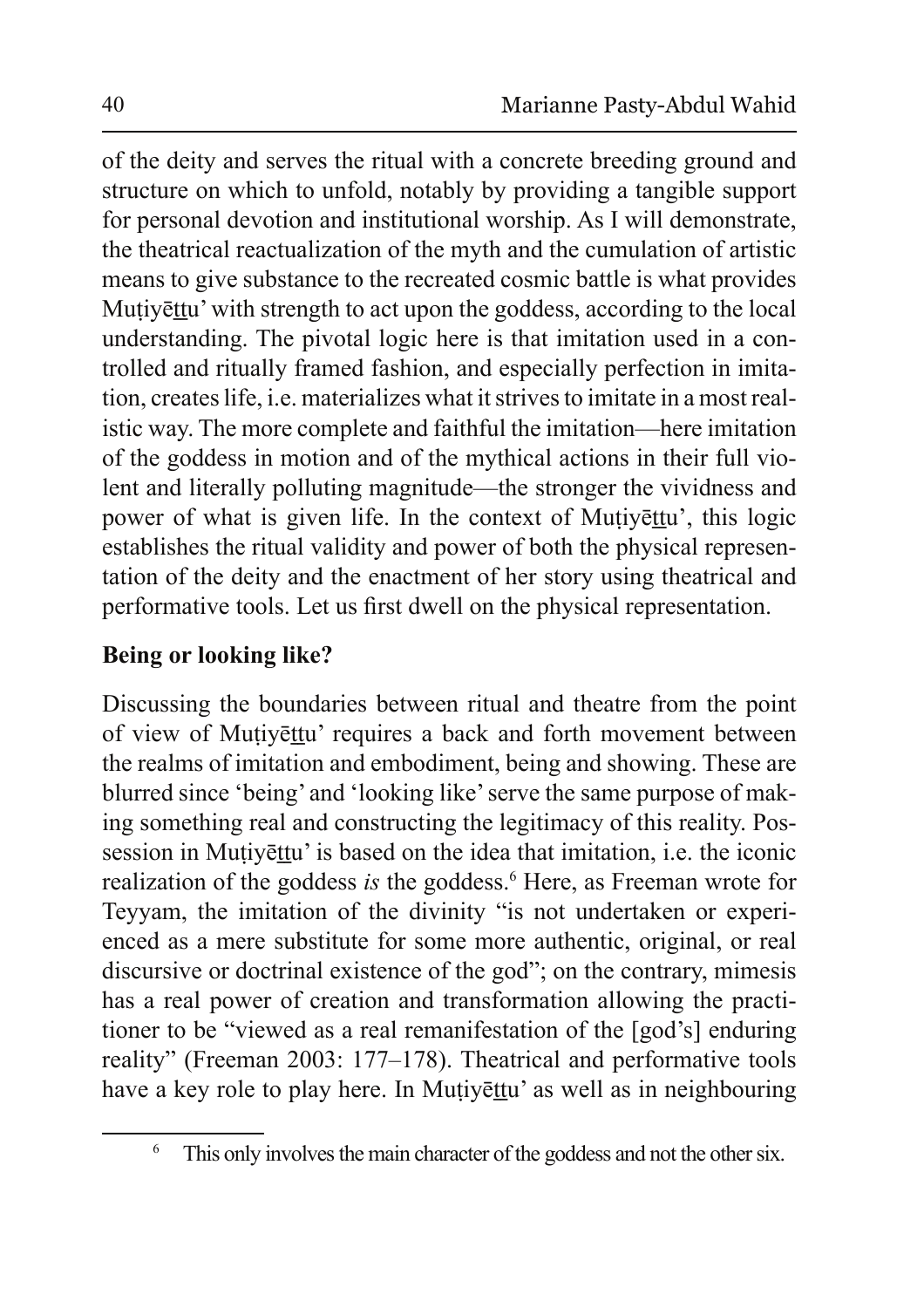*anusthāna kalās* (such as Teyyam), there is an admitted equivalence, both at the discursive and at the conceptual level, between the "phenomenal bodily form [of the deity] given shape through the costuming on the [performer]'s body" and the "ontological being of the actual  $\lceil$  deity $\rceil$ " (Freeman 2003: 147). This was beautifully underscored by a discussion I had with *mutivettukars*. They argued that the incarnation of the goddess during Mutivettu' is of a higher level than that of the *veliccappatu'* (the institutional oracle officiating in the goddess temples), for the reason that the latter *only* wears attributes of the goddess and speaks for her without seeking to resemble her neither in appearance nor in actions. His personification of Bhadrakali is therefore incomplete,<sup>7</sup> so they believe, unlike that of the *mutiyet tukar*, who turns into the incarnate goddess, who is then 'really there', not only because the performer<sup>8</sup> looks like her, but also because he acts in a way as to make the public believe that he *is* her. For this reason, they believe that the share of *caitanyam* and *sakti* that enters his body during performance is higher than that received by the *veliccappatu'*.

The equivalence between the physical representation of a deity and her ontological body largely pervades the entire field of divine representation via human and non-human receptacles. I was told that a stone idol of Garudan (Visnu's eagle) of a temple in Southern Ernakulam district was made with such perfection and fidelity to its live model that it came to life and flew away. A new idol was then commissioned with a broken wing to alter its perfection and prevent another escape. The same risk is inherent in any representation of the goddess, such as the powder drawings (*kalam*) done in her temples, the proportions of which are purposely altered to avoid inadvertently

<sup>7</sup> This is obviously an opinion not shared by the temple authorities for whom the *veliccappatu* ' is the official, ritually prepared and divinely selected representative of the deity (Seth 1995; Tarabout 1999).

<sup>8</sup> Let's add that the *mutivettukar* incarnating the goddess is trained, experienced and physically and ritually prepared (abstinence, vegetarian diet, devotion, etc.) to take this role (Pasty 2010: chap. 7).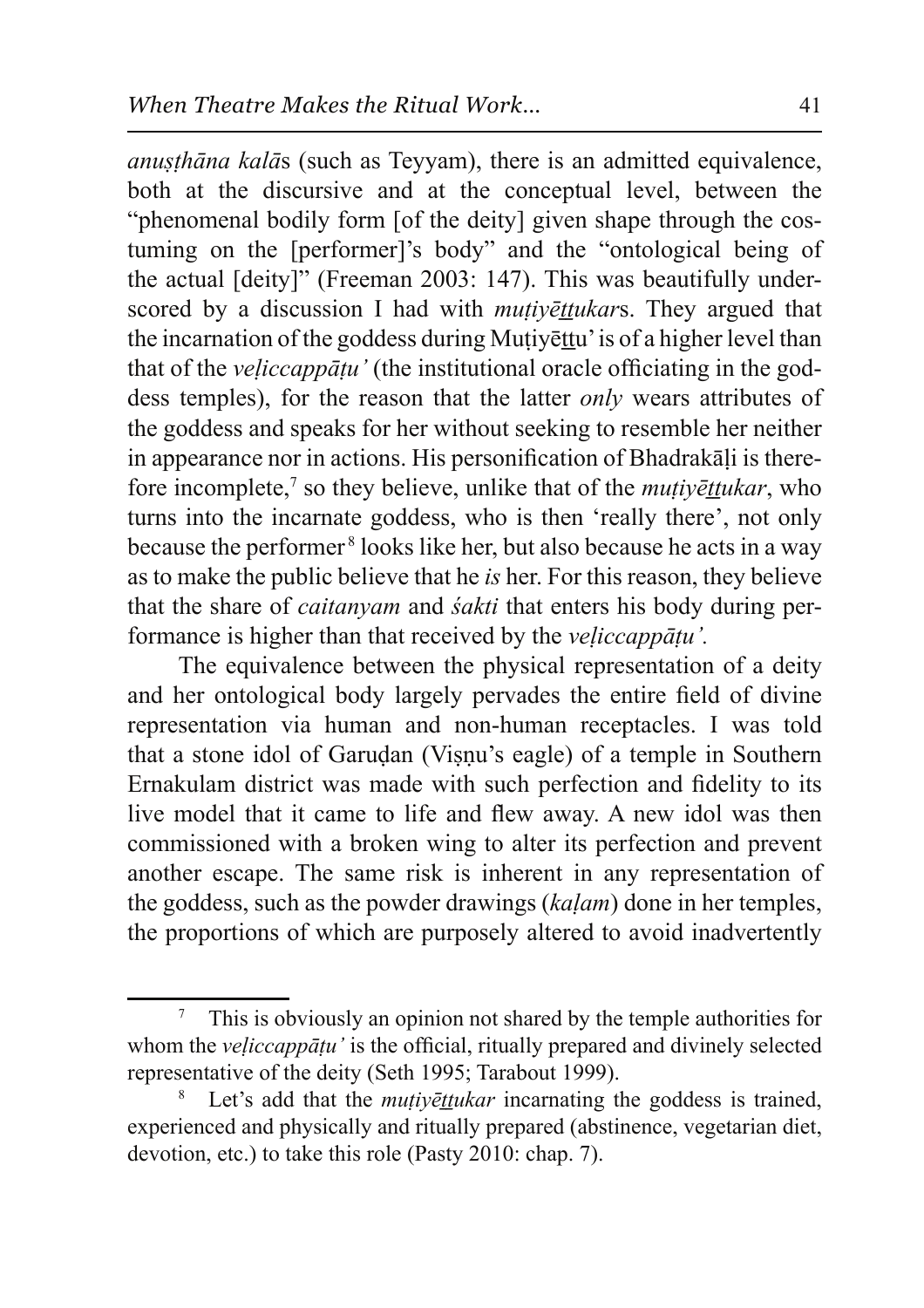materializing the goddess with her tremendous powers in this setting. Some researchers (Tarabout 1993: 253; Rajagopalan 2003: 32) relate the information according to which the main *mutivettukar* would keep dirt under his headgear or under his shirt to alter the level of purity of the human receptacle and thus prevent an overflow of *sakti*. The performers I interviewed, however, all denied this, calling it a very risky endeavor when everybody knows that the goddess hates impurity and punishes those who deliberately sully any representation of her. In Mutivettu', perfection in the personification of the deity overtly using theatrical means is the openly declared target.

The culmination of the physical representation/ontological body equivalence is the phenomenon of possession. Even here, observing and listening to the *mutivēttukars* make it obvious that theatre also plays an important part in this *a priori* spontaneous and super-human transformation. The embodiment process<sup>9</sup> through which the senior *PHOELIURAR* becomes the goddess has an overtly choreographed and theatralized dimension that led researchers (e.g. Tarabout 1993:  $253-254$ ) and foreign spectators to raise doubts about the authenticity of his possession. When the *mutivettukars* describe this process, they refer to attitudes and symptoms that challenge the limits between theatre and institutional possession. But regardless of the amount of artistically tinted human intervention involved in the process, we are still moving within the definition of possession shared by the people who perform, sponsor, and attend the performances, and which is thus unanimously accepted as such. Tarabout wrote that "acting, recognized as such, is only possible outside possession" (Tarabout 1998: 297), but this opinion ignores the logic of the majority of *mutivettukars* for whom acting is one of the key ingredients for making the goddess present.

As already mentioned, the reality of the presence of the goddess, i.e. the reality of possession by the main performer, is the main criterion for defining Muțiyettu' as *anușthāna kalā*. Yet how far the performer has to interfere in this process and use his creative abilities and artistic

<sup>9</sup> For a detailed analysis of this process, see Pasty 2010: chap. 7.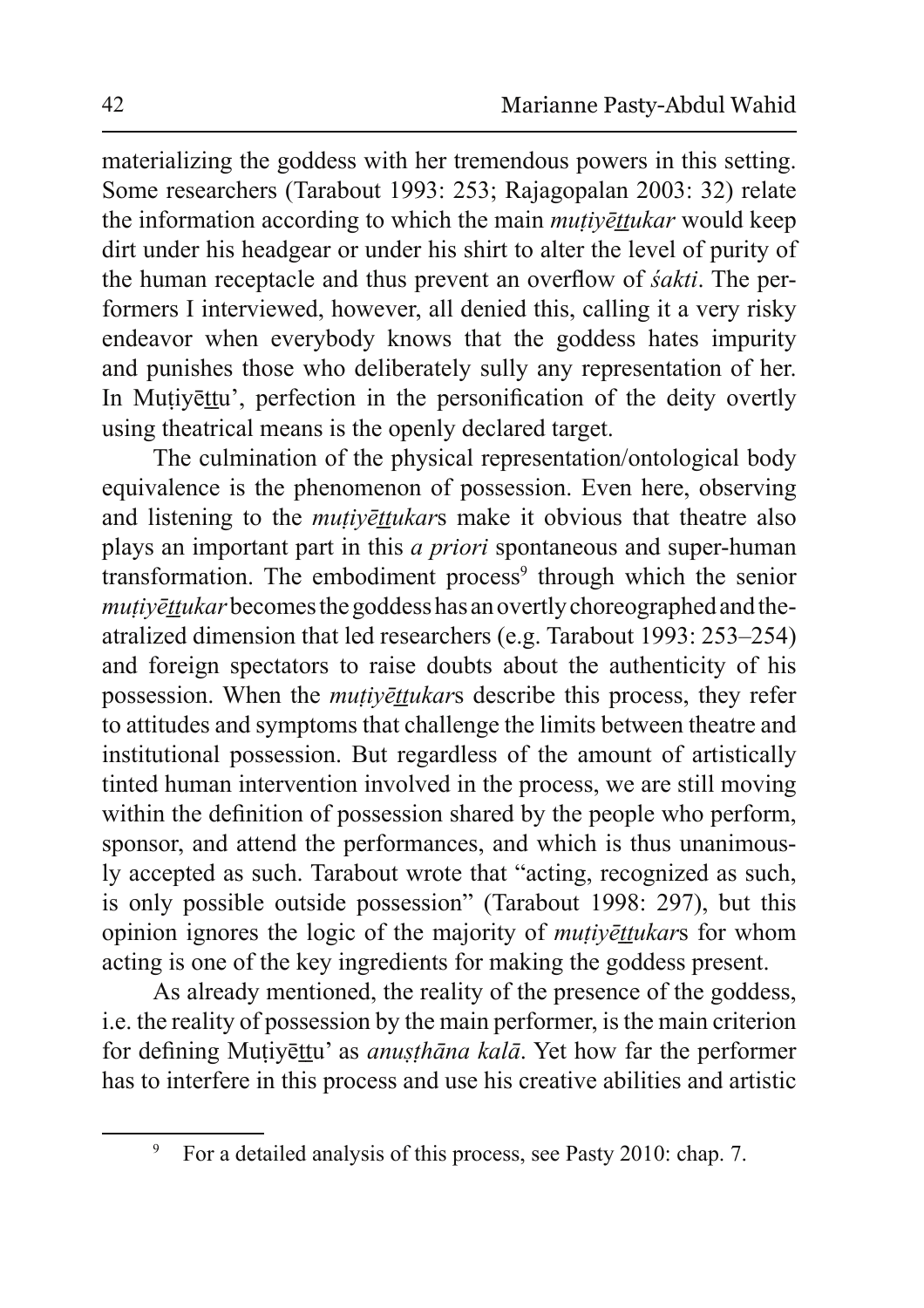skills to partake in it varies from one group of *mutivettukars* to another. The traditionalists claim that they are entirely moved by a portion of the goddess' active power. The modernists explain that the personified goddess is above all their creation requiring a fundamental acting talent. Their 'job' is to act so as to make the public believe that they are inhabited by the goddess, and yet there is never an idea of faking here.



Fig. 2: The goddess during her solo sequence © Kunjan Marar Mudiyettu Kalakendra

The goddess is first invoked in the *mutivettukar's* mind, where she is given a mental body through prayers and visualization. From there he constructs her physical body by putting on her costume, applying her make-up, carrying her headgear and most of all by *acting* like her. For the *mutivēttukars*, being the goddess in a literal sense means presentifying her in a comprehensive way by restituting her physical appearance, her nature and her definitional behavior. When these elements are gathered, there is no need for any further demonstration of the goddess' actual presence in their bodies.

An important dimension of the personification of the goddess and of the theatricality of possession—in Mutiveltu' is that it is prepared and non-spontaneous. Embodying the goddess is learned like a theatre role. It involves a fixed choreography and text. The audience shares this prebuilt knowledge and expects the gestures and actions to take place according to these established patterns. The performance progress is fixed and is not adapted to the development of possession. The interruption of possession at the end of the battle sequence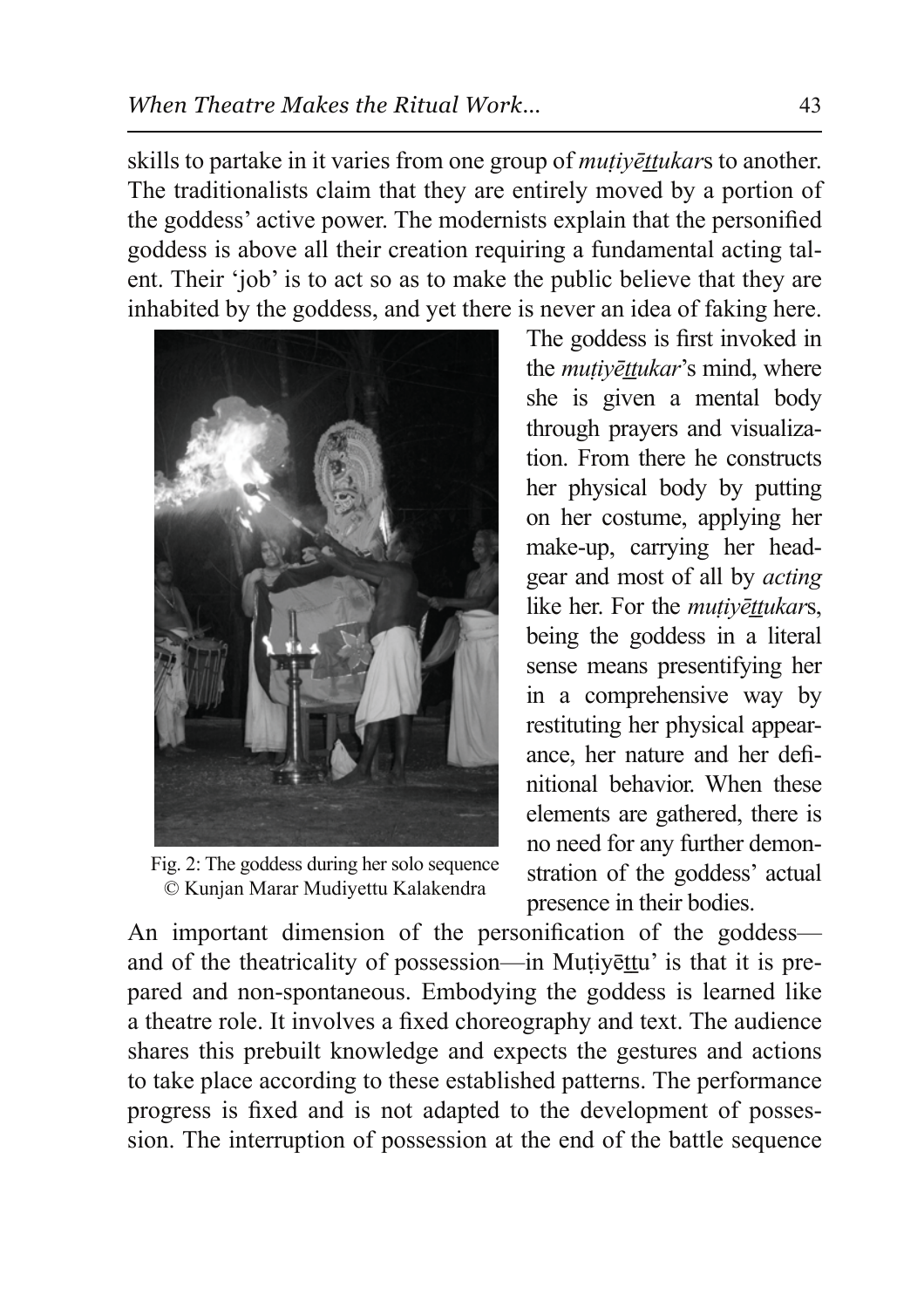(an assistant abruptly removes the headgear from the head of the main *PHmutiyēttukar*) as well as the following liminal phase during which the performer struggles heavily before giving in to exhaustion (see below). follow a prebuilt schema with predefined gestures and movements repeated for each performance. Possession is here accepted as authentic as long as it sticks to the fixed mechanics of its establishment and interruption—using the traditional headgear as the main vector of the deity's power—is set within the codified framework of performance and is handled by specialists. It is translated through exactitude in ritual *and* theatrical actions, thereby transcribing the same "heightened sense" of awareness and performative acuity" that Freeman described for the institutional oracle (Freeman 1991: 322). For the *mutivettukars*, this framework alone serves as marker of the authenticity of possession and, therefore, of the reality of the presence of the deity*.* No need of any further proof, unlike with Teyyam performers or *veliccappātu*', whose possession needs to be authenticated by the display of superhuman and oracular powers as well as extraordinary physical strength and resistance (Ashley 1979: 109; Tarabout 1999: 341-343). Old stories told by *mutivēttukars* and devotees have it that a performer interpreting Dārikan was killed after the one incarnating the goddess was overwhelmed with an excessive dose of divine power. These stories alone serve for them as proof of the reality and strength of possession in Mutiyettu'.

### **How theatre helps to achieve the ritual target of the performance**

Long-term observation and discussions with the persons involved in Mutiyettu' clearly underscore that the theatrical and performative tools partake a great deal in the construction of the ritual validity and power of the enactment of Bhadrakali's story. Here, we can literally say that the ritual, i.e. the performance, achieves its target because of its theatrical components. This target is twofold: pleasing the goddess and nourishing the devotion of her devotees, the sum of which makes an ordered cosmic realm and peaceful living conditions for all. Let us start with the devotees.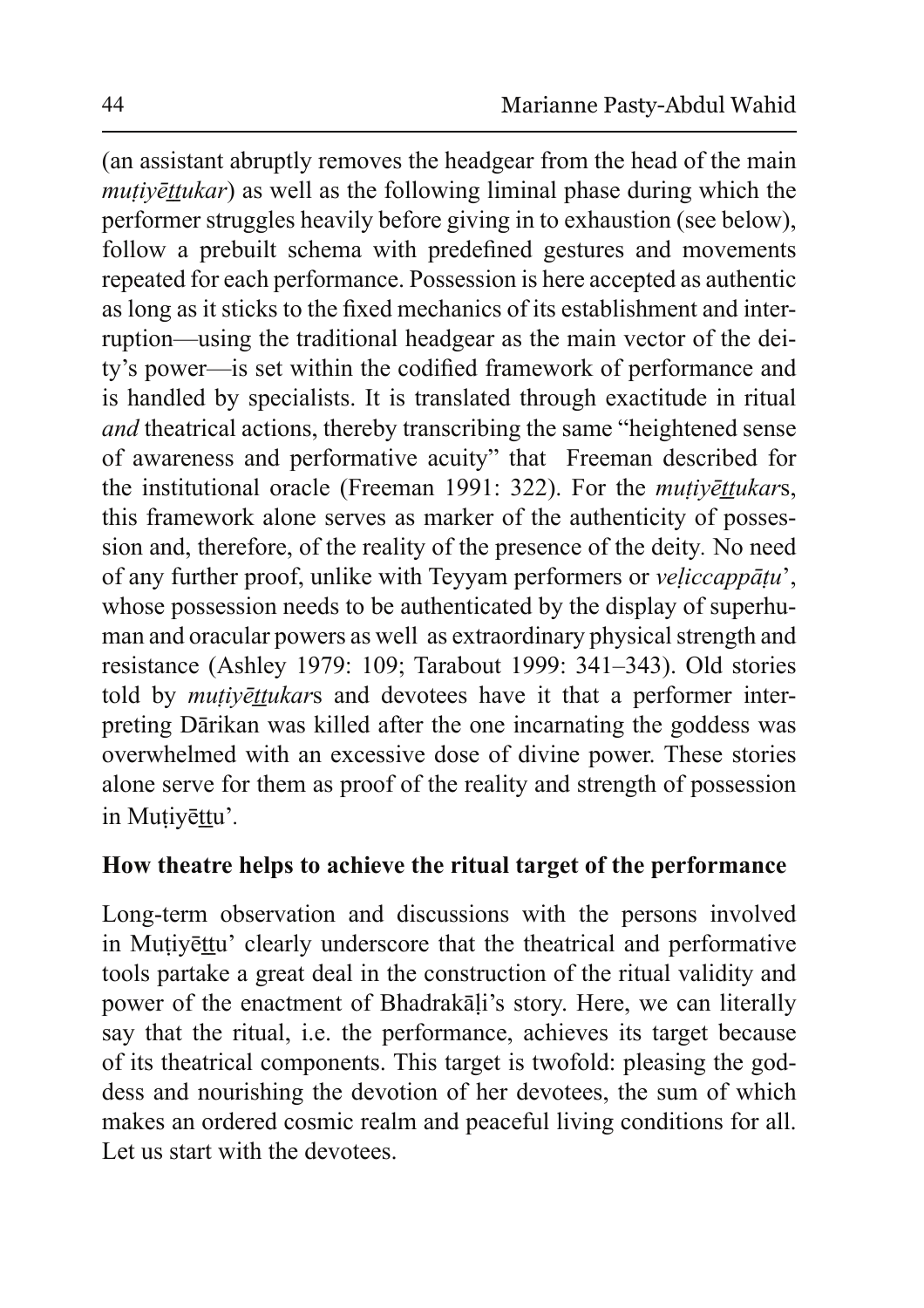An important characteristic of Mutivettu' as performed by three of the four families sharing the traditional rights to its practice is the active participation of the audience composed of devotees. Part of them join around Bhadrakali and Darikan to personify their respective subjects as well as the horde of spirits assisting the goddess. During their solo sequences and the last battle sequence, male devotees run and jump around the characters, shouting the traditional *arppuvilis* ("arppuuuu ho ho ho") to 'boost' them. The performance provides the devotees with a physical experience of Bhadrakali's battle through its vivid reactualization, and moreover an 'experience of the feeling' of her presence in their midst via the possessed *mutivettukar*. For some informants, the costume and make-up worn by the *mutivettukar* incarnating the goddess have become definitional of her physical appearance in their mental representation: this is how they visualize Bhadrakali when praying or when participating in her regular worship at temples.<sup>10</sup> The realistic and personified staging of both goddess and myth is then key to the spilling over of the performance aesthetics and characteristics into daily life and individual devotion. For the devotees, the theatrical staging of Bhadrakāli in action is an important media to see the goddess fighting in the flesh and materializing her mighty *personae* in the shape of a tangible being they can literally feel, touch and support. The importance of this tangible materialization culminates in the final blessing sequence, during which devotees have direct physical contact with her and receive blessing and protection from her hands.

In addition, the performance gives devotees an ultimate devotional experience. It could be described as an extended form of *darsan*,

 $10$  As detailed elsewhere (Pasty-Abdul Wahid 2016), the way devotees represent themselves Bhadrakali is a mix of a commonly shared picture largely influenced by local popular and institutional iconography (posters, paintings, idols, etc.), a more particularized picture attached to a specific divine incarnation in a given temple with the iconography, religious routine and stories peculiar to her, and a very personalised picture infused with private experiences and inclinations. The physical representation of the goddess through Mutiyettu' particularly converges with the second and third level.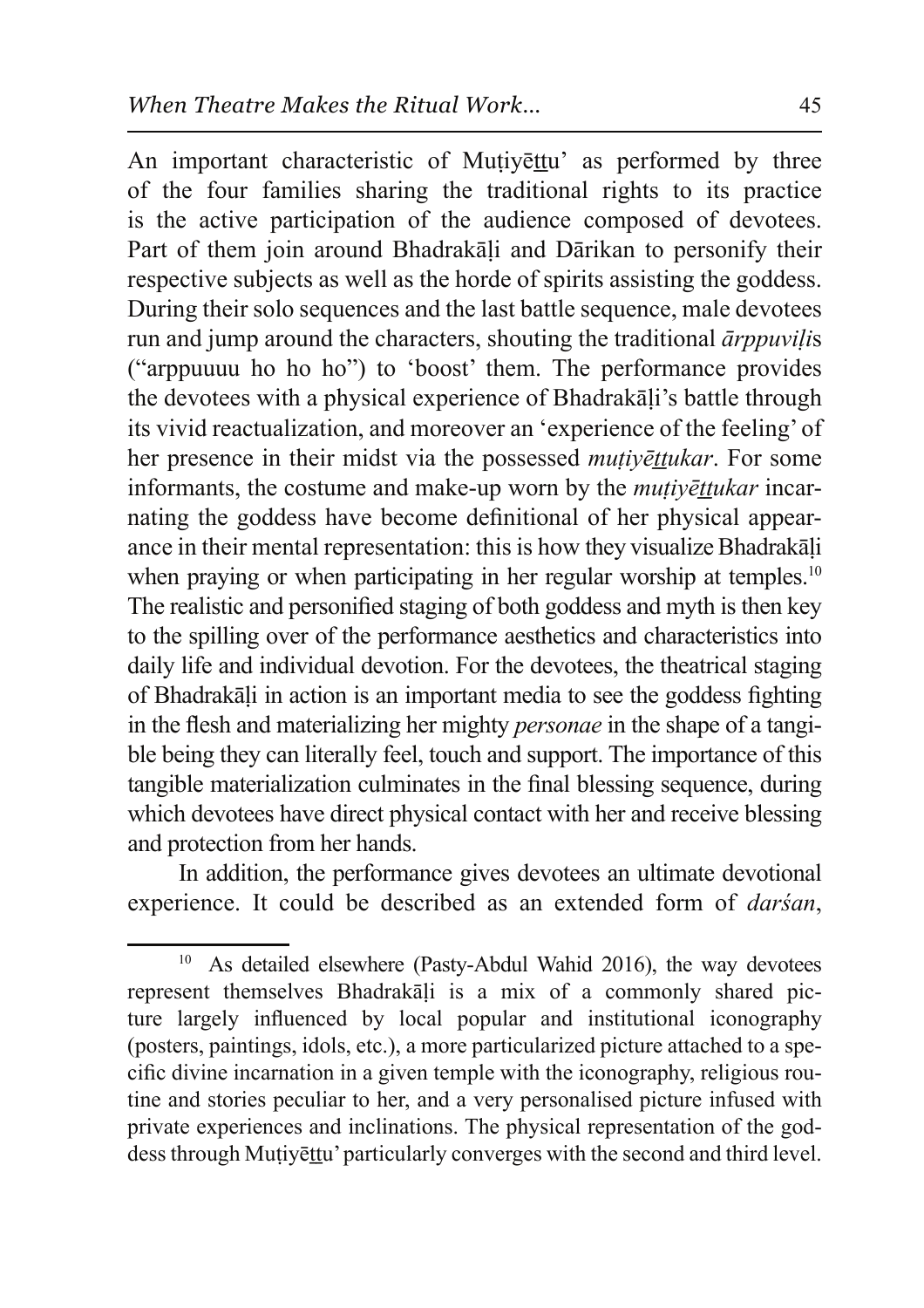i.e. the "central act of Hindu worship […] [that consists in] stand[ing] in the presence of the deity and behold [ing] the image with one's own eyes, to see and be seen by the deity" (Eck 1998: 3). This is not just about a mere exchange of gazes, for "[b]eholding the image is an act of worship, and through the eves one gains the blessings of the divine" (*ibid.*). Furthermore, as Babb puts it, "[ $t$ ] o see a deity as one is seen by that deity  $[\dots]$  allows the devotee to take in, in a manner of speaking to drink with the eyes, the deity's own current of seeing  $[\,\ldots]$  and  $\lceil \ldots \rceil$  to gain special access to the power of [this] superior being" (Babb 1981: 396–397). Then, like the *Devīmāhātmyam* or the *Rāmāyana*, the myth of Dārikavadham is endowed with a power of realization of the deity (Tarabout 1986: 122). Reading the myth, hearing it told or chanted, having its printed version at home and worshipping it, even just holding it, confers prosperity, material wealth, harmony, knowledge*,* progeny, protection from sins, evil spirits, diseases and even death ( Swami Mridananda 1979: 58–59). This power extends to the many usages of the myth, be it the minimal forms in which the myth is merely recited or sung, or the elaborate forms in which it is theatralized (Pasty 2010: chap. 3). For my informants, hearing or seeing a theatralization of the myth such as Mutiyettu' is a direct source of divine blessing paralleled with the rites performed for a deity. Attending one performance a year is equivalent to attending daily worship throughout the year. Many Malayalis, and among them many young people who live abroad, set their annual leave in this period to be back home when Mutivettu' is conducted in their native place. They say that if the devotee has only one day to spare for worshipping the goddess, he should select the day of Mutiyettu'. And this beneficial impact does not necessarily involve devotion or knowledge, or even the deliberate will to be there: during performances given for a profane non-Hindu audience abroad, the *mutivēttukars* explained that the members of the public receive the same benefits as Hindu Malayalis in a Kerala temple by the simple fact of being physically exposed to the theatralization of the goddess' myth, by having their senses filled with the sounds, pictures, smells, sensations and impressions created by Mutiyettu'.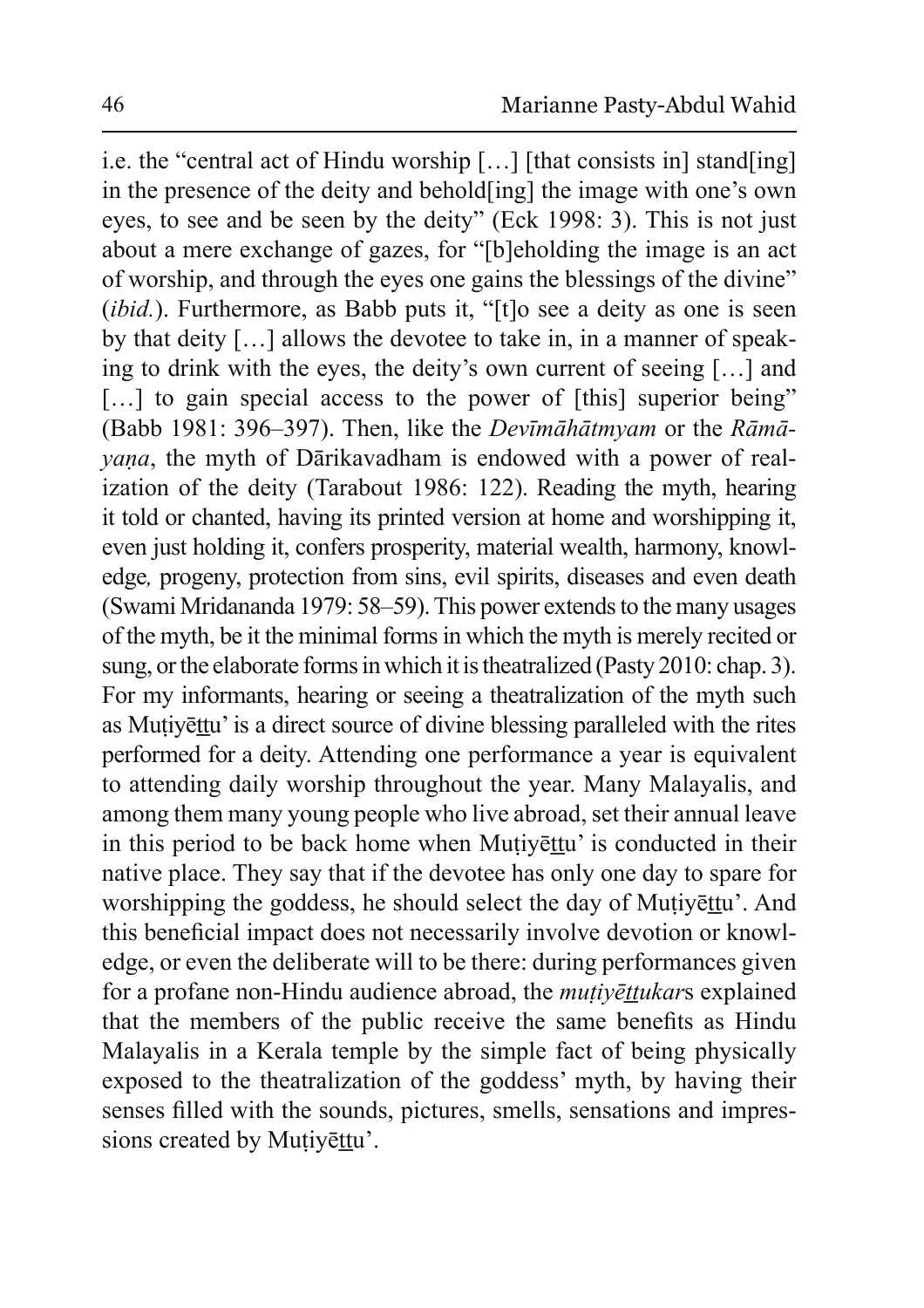Another ingredient of the pivotal role played by the theatrical elements of Mutiyettu' in serving the devotees' devotion is the fact that it nurtures, deepens and exhibits the relationship established between them and the deity. Nowadays, performances are predominantly given as *valipatu'* (votive offering).<sup>11</sup> They are sponsored by individuals in response to a wish granted by the deity in exchange for the promise of a performance paid by the individual in question. The contract established between the devotee and the goddess until the promise is fulfilled forms an integral part of the trustful, straightforward and mutually benefitting and compelling relationship to the deity that devotees described (Pasty 2010: chap. 4). The realistic and personified staging of the myth of the goddess in Mutivettu' is a temporary materialization and apogee of this bond. The performance fulfils the promise, in that it publicly acknowledges and demonstrates the reception of the benefit that was wished for; it thereby serves as proof of the sponsor's devoutness and of the goddess' efficiency and diligence in dealing with devotees' problems. It opens a space and time in which men and deity get physically close to take their relationship to a more intimate and palpable level. I was told that seeing the goddess reactualize her fight in a most realistic and vigorous way during Mutivettu allows her devotees to sense her might in their flesh and deepens their trust in her potential for action. By being able to support her with their physical presence on her side and their boosting shouts, they have the feeling that they contribute a tiny bit to her cosmic combat and prove to her their interest and personal commitment to her life mission (killing the  $asura$ ) in a most direct way. It is, therefore, not only about deepening their devotion, but also about expanding their personal involvement with her and her actions.

As for the goddess, she is said to be very fond of seeing herself pictured as the mighty warrior displaying all her weapons, with dreadful physical features and holding her enemy's blood dripping head.

<sup>&</sup>lt;sup>11</sup> Otherwise they are financed by the temple authorities as part of the regular devotional activities.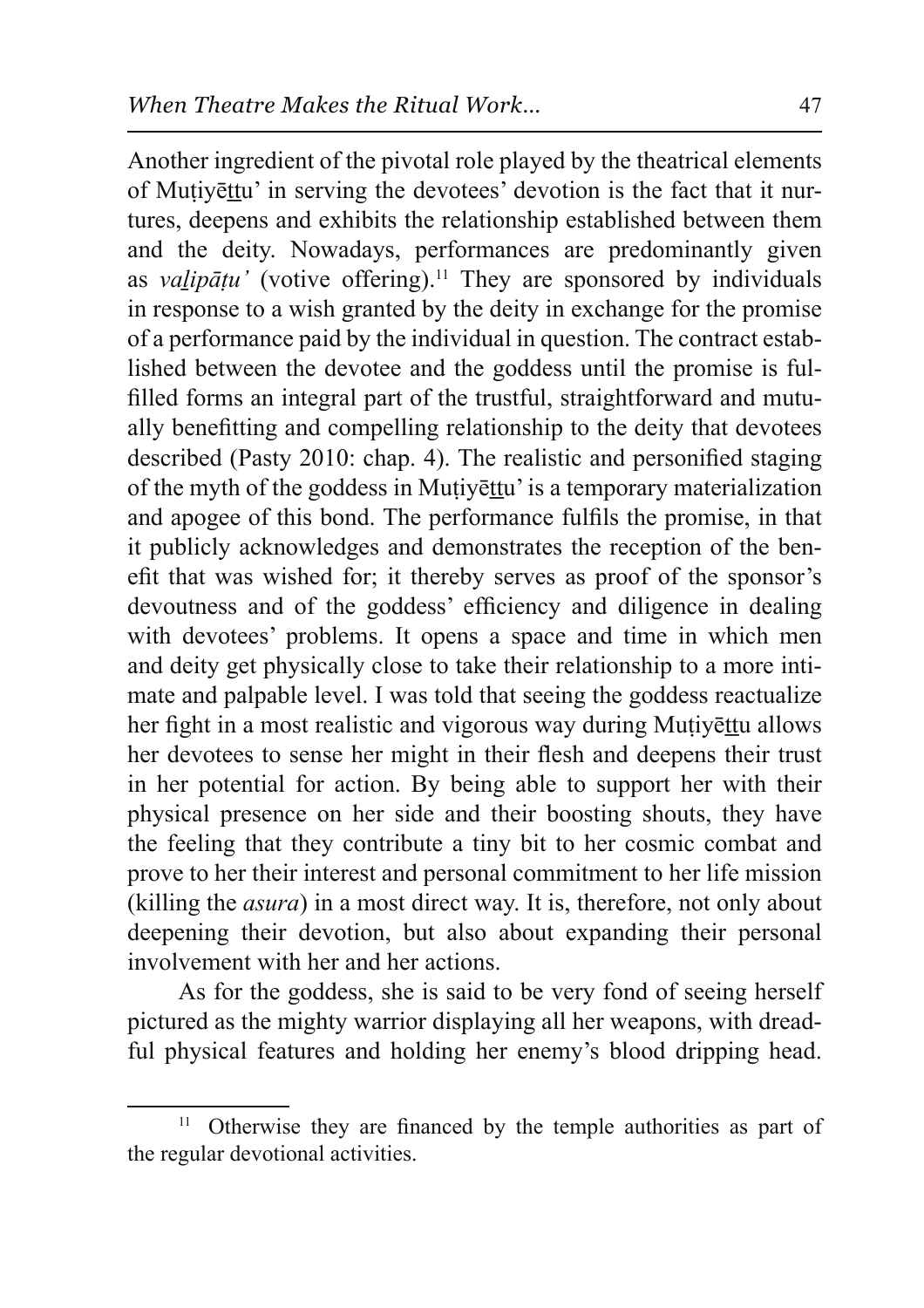Any physical representation of her under these traits is, therefore, particularly efficient in ritual terms. One of the regular rites conducted in her temples is the *kalameluttupāṭṭu'*, a powder drawing picturing her under those specific traits accompanied by songs describing and praising her and narrating her story. The goddess' pleasure is even greater when she can see herself literally reactualizing the combat.<sup>12</sup> This is the purpose of Muțiyettu'. Besides the pleasure of admiring herself, the performance also feeds her with the exact dose of martial violence and impurity she is said to crave. Bhadrakāli was born from the dreadful fire in Siva's third eye. She is a concentrate of anger and violence, created for the sole purpose of conducting warfare and killing the ones responsible for chaos. Her unique desire is to fulfil this mission and to be loved for it. The best way of serving her worship is then to display that exact same violence in front of her eyes, in order to give her the feeling of accomplishing this task and displaying her beastly capacities again and again. This is where the artistic elements of Mutiyettu' assume the lead role.

### **The theatrical creation of violence**

The myth of *Dārikavadham* and by extension the performance of Mutiyettu' are loaded with the martial and sacrificial themes pertaining

There is no contradiction in saying that the goddess attends performances as a spectator while also participating in them through the body of the main performer. She is considered as multiplex, simultaneously omnipresent/encompassing and localised/particularised (Pasty-Abdul Wahid 2016). Her body and powers are fluid, they can manifest in various ways, fill several sites as well as animate and inanimate objects at the same time, they can be fractionated and moved between receptacles and removed from them (she may also do this on her own) (see the articles in Padoux 1990; Freeman 1991 and 1999; Tarabout 2004). An illustration of this conceptualisation in the context of Mutivettu' is the fact that she is said to simultaneously possess the *mutivettukar* wearing her attire, be present in the flame of the oil lamps standing in the green-room and at the centre of the performance space, and sit in the holy chamber, the doors of which are kept open throughout the performance.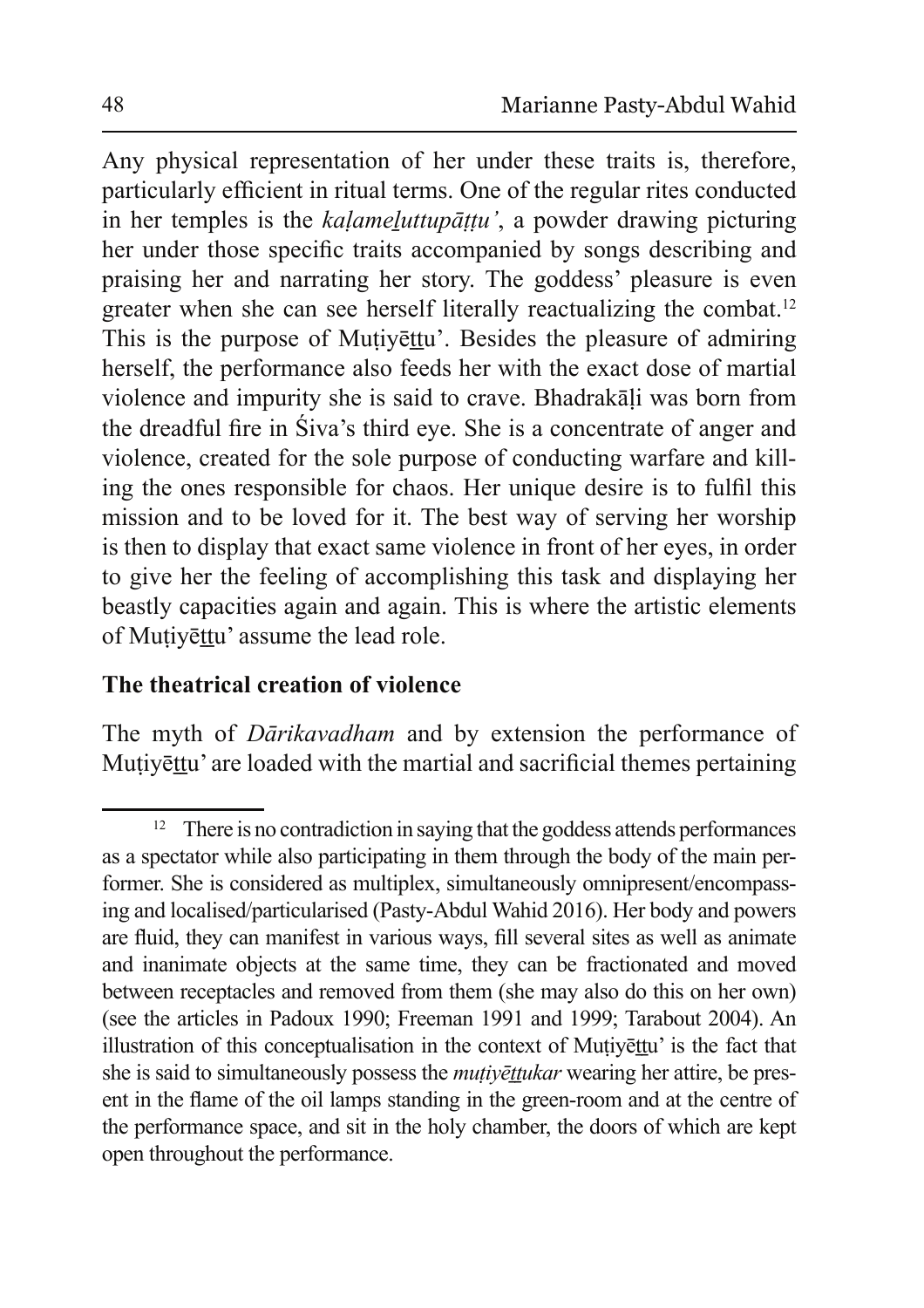to the cult of the goddess in this region.<sup>13</sup> The myth weaves a web dominated by sacrificial violence<sup>14</sup> and is thus part of the group of mythical stories (such as the *Bhagavadgta*) constructed on the "glorification" of dharmic violence" (Biardeau 1976: 152) to restore cosmic order. In Mutivettu', which focuses on the most violent episodes of the myth. sacrificial violence is constructed in a linear and uninterrupted progression via a mimetic representation of the acts of mutilating and killing, spontaneous and choreographed weapon fights, ruthless and provocative dialogues and a musical accompaniment that simultaneously produce and translate the aggressiveness of the protagonists and the brutality of their interactions.

For the music, during the solo sequences of Bhadrakali and Dārikan and the entire final combat, the powerful beats of the *centas*<sup>15</sup> associated with the striking of the *ilattalam*<sup>16</sup> produce a nearly continuous, saturated and acoustically aggressive sonic mass. The percussions can also be reinforced by a *kurumkūlal*<sup>17</sup> and up to two *kompu*<sup>'18</sup> enhancing the sonic fierceness with their piercing sound. According to performers, this instrumental accompaniment not only translates acoustically the roughness of combat but it also kindles the characters' aggressiveness and infuses them with the belligerent energy—a violent

<sup>&</sup>lt;sup>13</sup> Kerala is a state the history of which is replete with military ideology touching all levels of the society, especially its mid-section dominated by the *navar* caste. These traditional specialists of warfare and martial activities grandly shape the Hindu practices in upper caste temples today.

<sup>&</sup>lt;sup>14</sup> Tarabout wrote that practices of popular Hinduism as conducted in Kerala today do not have a direct connection with the sacrifice as per the Vedic understanding, in which the rite culminates in the destruction of an offering or victim. Here, "the foundation of worship is [...] the puja, which is more adoration rite than sacrifice" (Tarabout 1986: 554).

<sup>&</sup>lt;sup>15</sup> A large high pitch cylindrical drum played vertically with two long thin sticks.

 $16$  A pair of small brass cymbals.

 $17$  A small wooden oboe.

 $18$  A C-shaped horn made of brass or copper.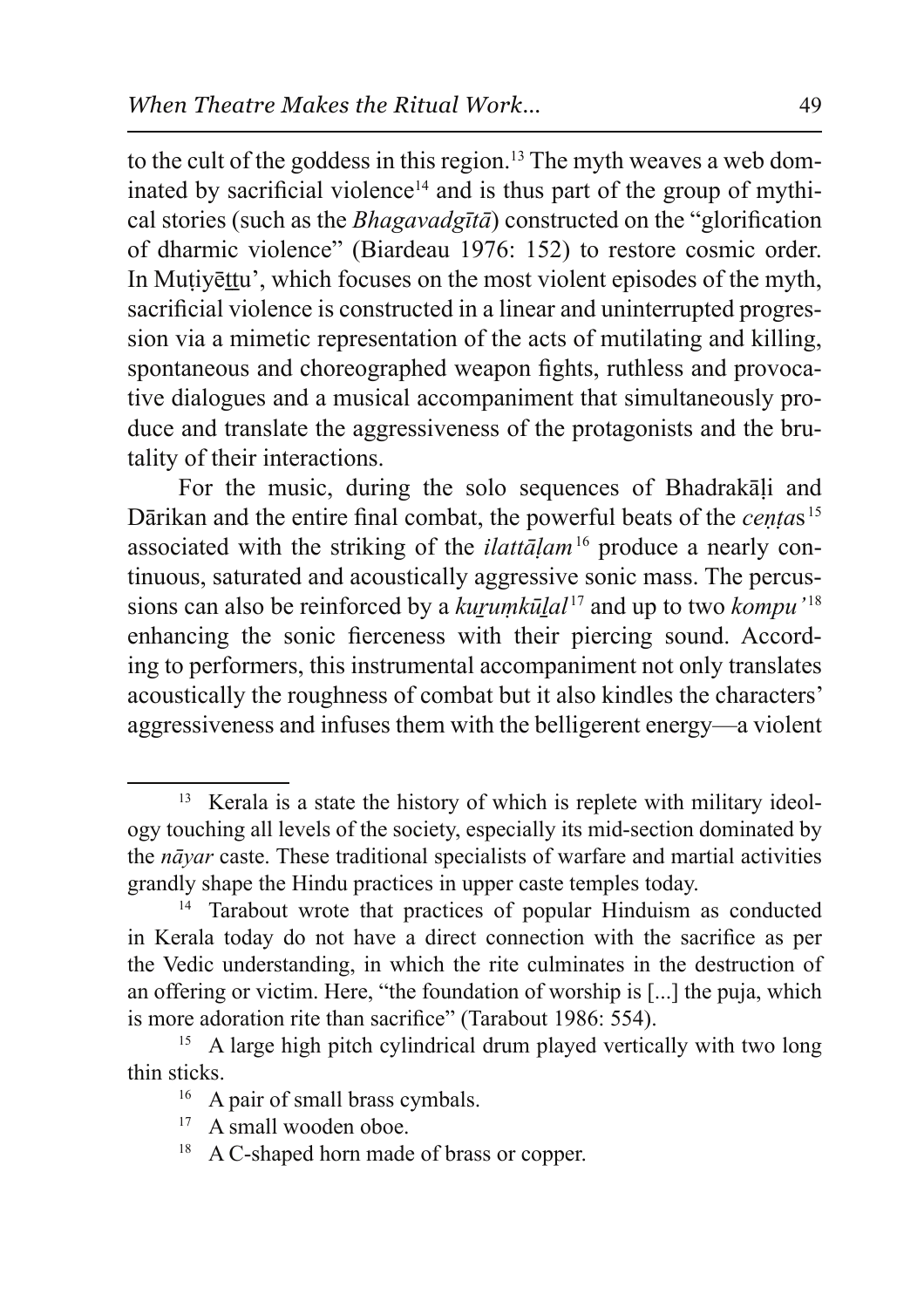"breath of life" as they say—to reactualize the cosmic battle in a most realistic way. In the Malayali context, instruments that create sonic violence such as the *centa* and *ilattalam* are categorized as *asura vadyam*  $('a$ suric instruments'),<sup>19</sup> a classification that relies on their *svabhāvam*  $(i$ nherent nature'). According to a temple musician, they produce a terrifying and vibrating sound equivalent to thunder and have a *ghora šabda* ('terrible sound/voice') resembling 'the voice of the *asuras*'. They are *yuddha vādyas* ('warrior instruments') with 'a strong *śakti'* able to evoke and (re)produce the violence of war.

In Mutiyettu', violence is also verbally constructed, the most obvious part being the verbal abuse contained in the dialogue preceding the final killing of the *asuras*. There, the goddess, the general of her army, Dārikan and his twin brother defy and challenge each other, exchanging threats and insults and describing planed acts of mutilation. The evocation of torture that supplements the construction of the performance's terrifying climax, as well as the insults that express and feed martial violence altogether culminate in the final sacrifice of the *asuras* through beheading.

The third medium for violence construction is the characters' 'acting'. When Bhadrakāļi enters the field, she stares at an invisible opponent shaking her sword, then runs towards him whirling her blade before sticking it into her invisible enemy. She mimes how she catches her opponent's neck, chops off the head with her sword and throws it away, then wipes the blood from her blade onto the tongue of an evil attendant. She acts as if juggling with severed heads, spinning them on her index finger before snatching them away as if it were mere insects. In the Mutiyettu' of one family, Bhadrakali holds a garland of red tassels between her teeth miming how she tears out and devours Dārikan's bowels. The final battle sequence concentrates most

<sup>&</sup>lt;sup>19</sup> They are opposed to the *dēva vādyam*s ('divine instruments'). Guillebaud showed that, in Kerala, this distinction "builds a hierarchy of both the sonic properties of the instruments" and "the uses depending on the context  $[\dots]$  and the social status of their users" (Guillebaud 2003: 352).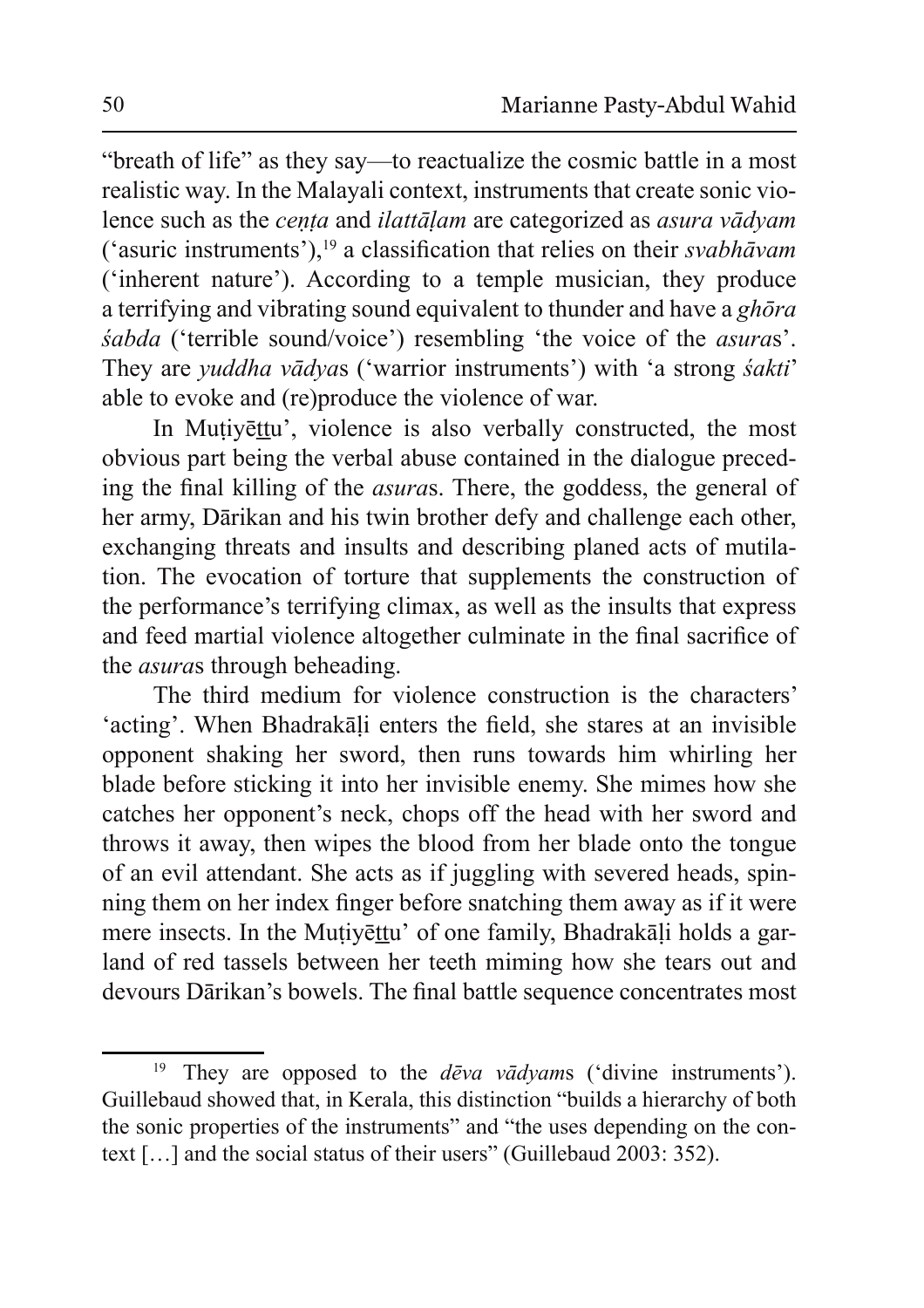of the violence created by scenic actions. All along, assistants carry long torches into which they throw handfuls of a highly inflammable powder to create large fire outbursts. The *mutivettukars* explain that this fire materializes and literally fuels the anger that fills the protagonists during battle. The vivid colored costumes as well as the terror-inspiring makeup and facial accessories, such as the metal fangs protruding at the corners of the goddess' mouth, also play their part in creating visual violence.



Fig. 3: Liminal scene after the head gear has been removed (with the evil spirit Kūli) © Kunjan Marar Mudiyettu Kalakendra

For the *mutivettukars*, this combination of theatrical components, simultaneously illustrating and creating the level of violence pertaining to the highly ferocious portion of the reactualized myth, has a transformative power of tremendous importance to the performance's ritual impact. Mutiyettu' enacts a *yuddham* ('war') in such a way that the performance and the space on which it unfolds respectively turn into the actual *yuddham* and *yuddhabhūmi* ('land of war', 'battlefield') of the myth. In the same vein, Mutivettu' enacts a *vadham* ('murder', 'carnage') at the heart of the *yuddham* in a way as to merge the actual massacre of the *asura* with its theatrical imitation. The enactment becomes the enacted, just as the artistic representation of the deity becomes her ontological body. Discussions with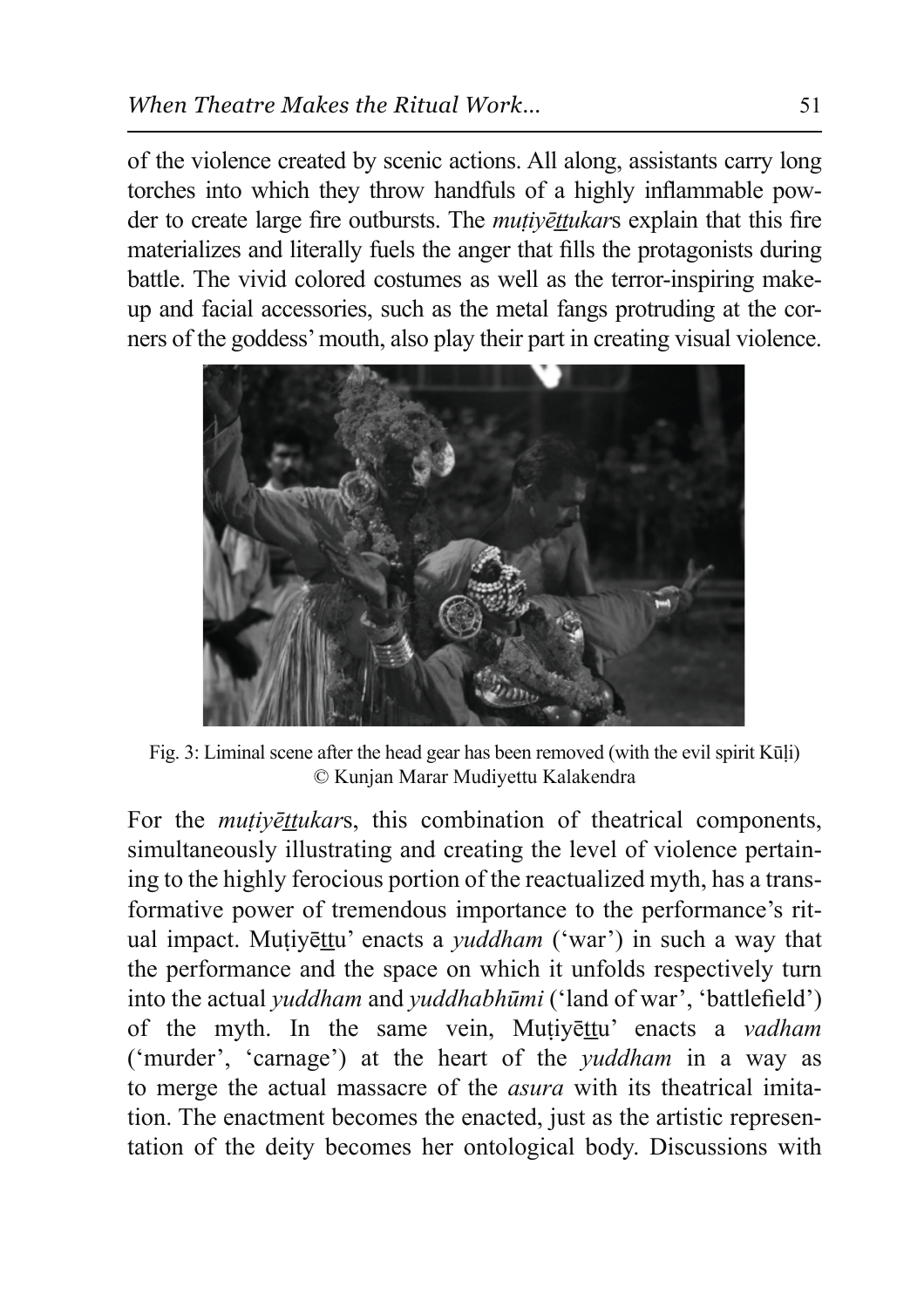performers and temple officiants as well as observation of the logistic arrangements and ritualistic precautions and countermeasures that are part of every Muțiyettu' today clearly indicate that acted and mimed bloodshed and violence are endowed with the same capacity to generate dangerous powers, engender impurity and attract evil spirits as real bloodshed and violence. The scope of this view is not just dialogic. Performers explained that Muțiyetu' has to be conducted in the dead of the night for this reason, to protect the weak and the immature beings who cannot withstand such terror and are supposed to be safe sleeping in their beds when the performance unfolds. It is also in order to hold the performance during Bhadrakali's *yamam*, the period stretching from 9 pm to 3 am which is devoted to her. Informants told me that the night, especially the period around midnight, is the period when Bhadrakāļi walks in and around her temple and can be seen by selected individuals. Everything done at that time goes most directly to her and is set under her protection. Since the performance generates a high concentration of violence and impurity that appeal to a wide range of lower beings, it is safer to schedule it at a time when Bhadrakali, who controls these dangerous powers that notably compose her army, is the leading deity. The attraction of harmful beings is no simple idea of the mind either. It is ritually counteracted by substitutes of blood and animal sacrifices conducted after every single Muțiyettu' to quench the blood thirst and send off the evil beings who infest the temple surroundings after the performance. To end with, the temple is temporarily closed after every performance in order to be cleaned from the residual impurity generated by the reactualised act of killing. A *mutiyēttukar* explained that "Dārikan's body lies there and *bhūtas* come to eat it", so no human should enter the divine abode then. Most temples I visited reduce this restriction to a few hours during which the compound is swept, the litter picked up and a brief *punyaham* (purification rite) performed. In one temple, the sanctums of Bhadrakali and secondary deities are closed for seven days following the performance because of the pollution generated by Mutiyettu'. One last ritual consequence of the violence and pollution deriving from performances is the distance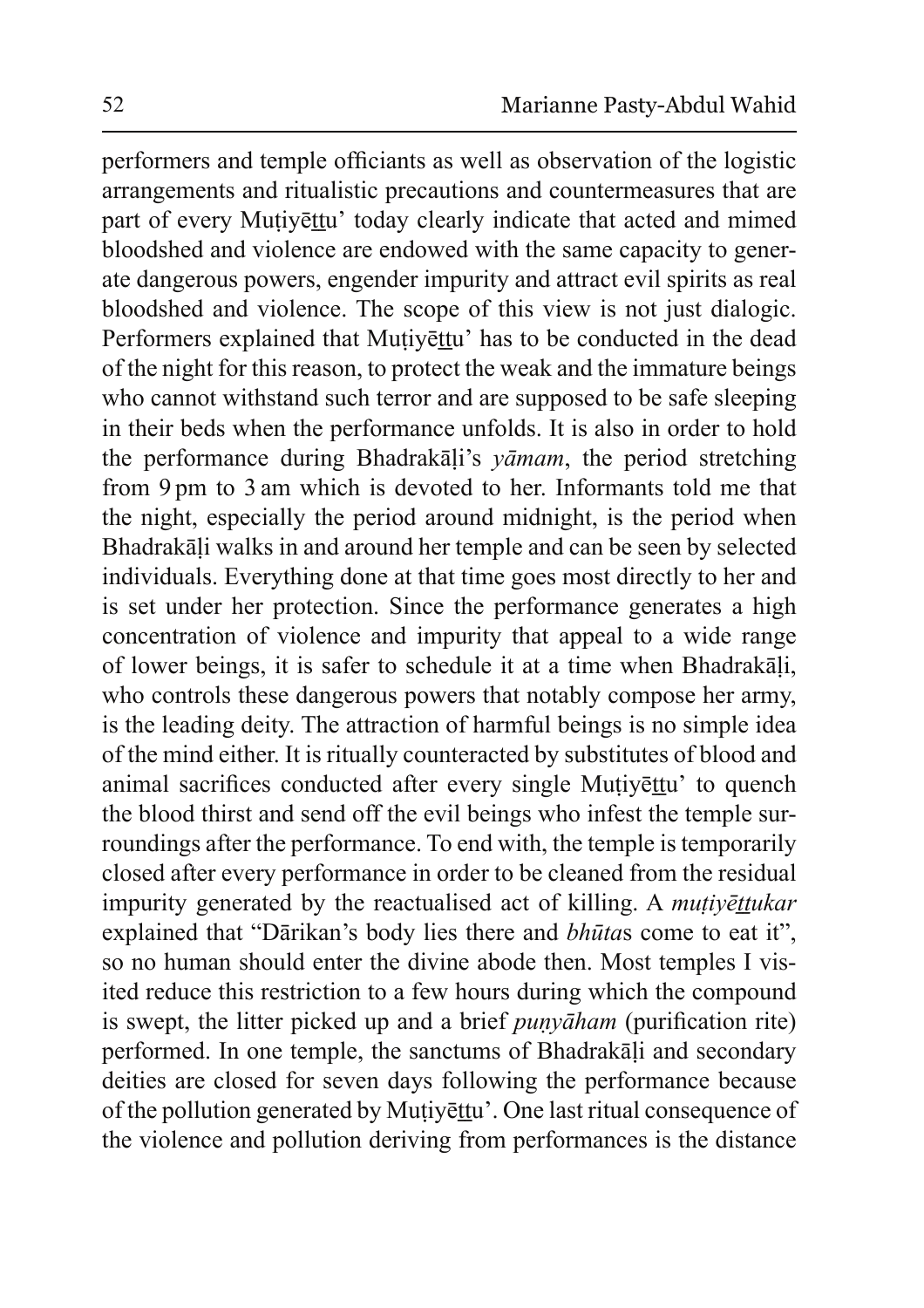that needs to be kept between the performance area, the central building of the temple and the other deities in order to protect them from the generated impurity. These measures underscore the ritual substance of the violence and pollution created during Mutivettu', and thus serve as evidence of the materializing power of its theatrical components.

Now, why is the ritual reality of the artistic construction of violence of such great importance to the role played by Mutiyettu' in the cult of the goddess? As developed elsewhere (Pasty-Abdul Wahid 2016 and 2017), incarnations of Bhadrakali vary from temple to temple, hence differences in how she is to be served and pleased. She can be in four different *bhāva*s (behavioural dispositions)<sup>20</sup> depending on which episode of the myth she is 'stuck' in. The *bhava* of an incarnate form of the goddess is a relatively constant, inherent and official attribute. It not only qualifies her mental representation by devotees, but also nurtures the liturgy and in some respects plays a role in the selection of rites, offerings and ritual performing arts conducted in each temple. When Bhadrakali is incarnated in the *raudra* ('furious', 'violent') *bhāva*, as she is in a majority of her shrines, she is the personification of focused martial power crystallising her condition when searching for and fighting against the *asura* Darikan. It is exclusively for this type of goddess that Mutivettu' 'works'. There are four reasons for that. First, it re-enacts the exact portions of the myth in which she is 'stuck' and thus gives her to see, hear, do and feel what she mostly craves in that particular condition: war, killing enemies and the recognition of her martial feats. Second, it re-enacts the corresponding mythical sequence in a way that translates all of Bhadrakali's fundamental characteristics and interests in the *raudra bhāva*. The performative and theatrical components construct a coherent and powerful nexus embedding the anger and fire that are at the source of her creation, the violence and bloodshed that are the heart of her life mission. Seeing the performance and being able to partake in it via the body of the senior *mutivēttukar* is a pleasurable experience for her—Mutivēttu'

<sup>&</sup>lt;sup>20</sup> A term used by Freeman (Freeman 1991: 358).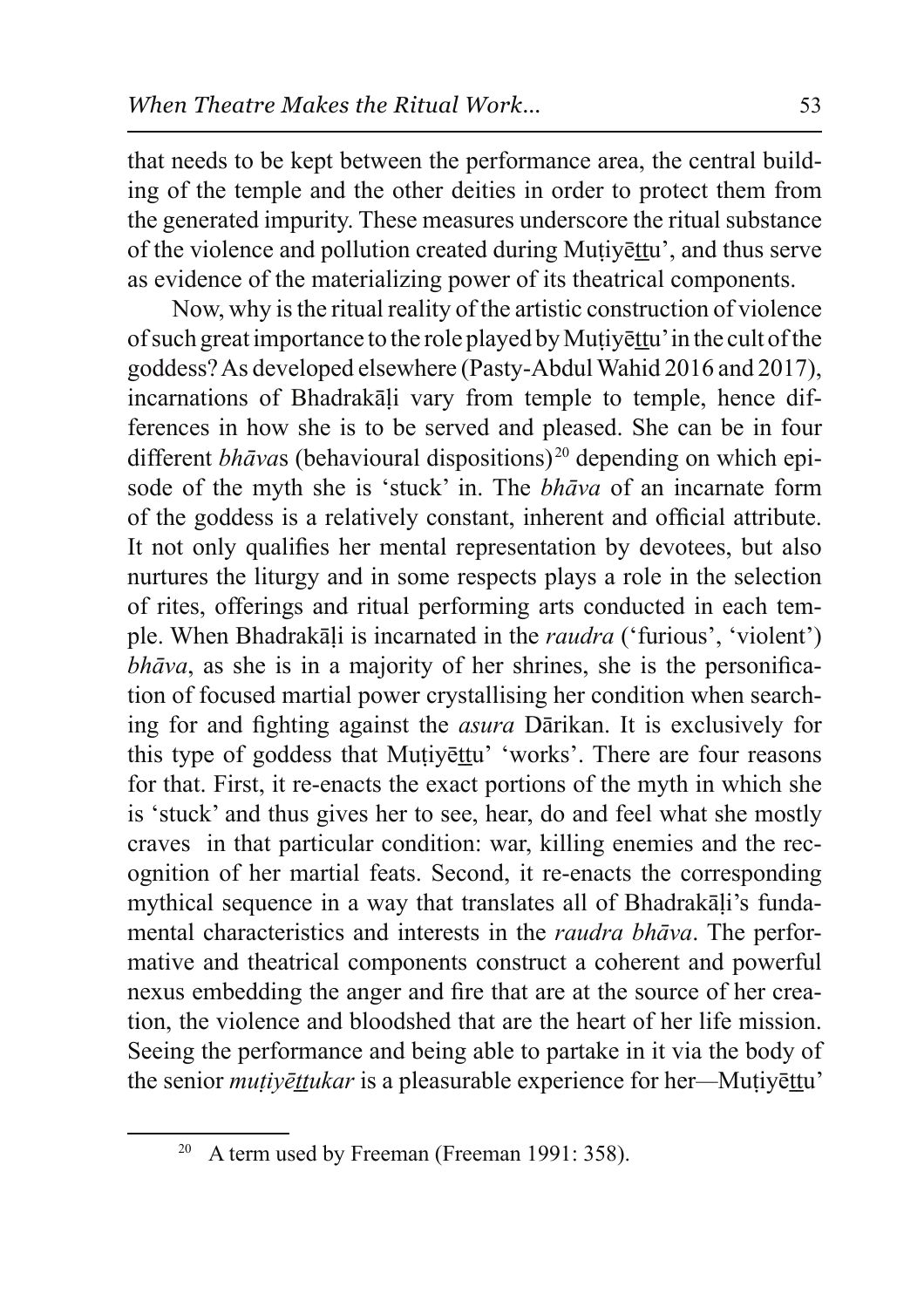is a *dēvikāmāya kalā* ('art for the pleasure of the goddess')—which is an indispensable prerequisite for bypassing her anger, channelling her dangerous powers and putting them at the service of human needs. Third, it displays and generates the exact same level of violence that fills her being in that specific condition. She can recognise herself in it and blend into it in order to relive and reactualize her cosmic battle. Informants kept telling me that this type of goddess particularly enjoys seeing herself accomplishing the bloody act that justified her creation and gained her the respect of gods as well as the right to be worshipped on earth. Giving her the opportunity to endlessly re-experience this act is considered as the most effective way of pleasing her, appeasing her inherent anger and ensuring her protection. Fourth and finally. Mutivettu' helps achieving the target of worship for a *raudra* Bhadrakāli because its overtly theatrical and appealing setting attracts attention and stays in the minds of those who attend it. It thereby contributes to spreading among men and fixing in their minds the part of the myth that is definitional for her, as well as the knowledge of her tremendous and potentially destructive powers. It helps her be recognised, worshipped and respected for what she really is, not only by the largest possible amount of humans but also by the many beings who sit in the hidden to witness her deeds.

# **Conclusion: about liminality and gaps**

In all the ways described above, theatre, ritual, and the culmination of their very essence in possession that epitomizes the liminality between the two spheres, work synergistically to make the goddess present and reactualize her cosmic combat in order to feed Bhadrakali's pleasure and nurture her worshippers' devotion. The blurring of the two realms and fusing of their characteristics pervade the whole of the performance. But this intricate web shows gaps that pinpoint the difficulty, and to some extent the meaninglessness, of drawing a line between the realms of theatre and ritual using our neat western concepts and framed conceptualizations for analyzing performative and artistic events in this type of setting. These gaps correspond to moments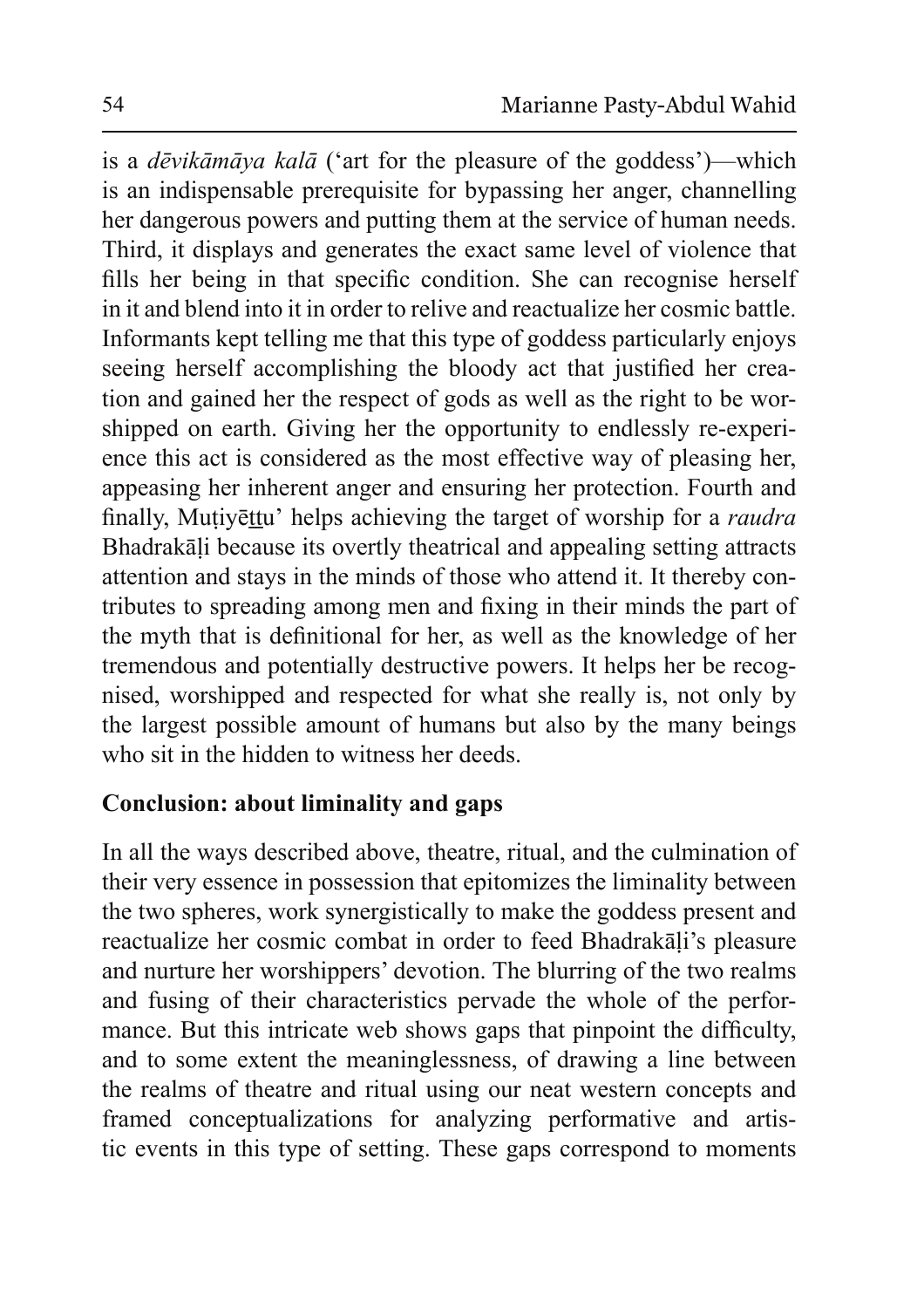during which one part of the paradigm, i.e. theatre, appears to take over the other, ritual, as for instance during the liminal scene that follows the abrupt removal of the headgear where the *mutivettukar* is forcefully controlled and his sword taken off his hands. This act is meant to stop the embodiment process at the turning point during which the controlled and fixed staging of possession may slip into an unpredictable display of untamed possession, and the imitation of the act of killing transform into a real killing.<sup>21</sup> The *mutivettukar* is finally seated on a stool to rest. The knots of his upper garment are untied and cool water is poured onto his naked back and shoulders. He is given tender coconut juice to drink. Right then, he is nothing more than an exhausted human wearing a now dirty costume and damaged make up.<sup>22</sup> And yet this is the moment when some devotees come to stand at a little distance from the exhausted and obviously back to human performer, with the same attitude as when the doors of the deity's *sanctum* are opened for *darsan*: gathered close together, some of them hands in prayer, observing the scene from behind over a head or a shoulder, often standing in two groups on both sides of an imaginary corridor starting from the *muțiy* ettil and if the power still emanating from him made it too dangerous to stand directly in front of him, just like it is said that humans cannot withhold the deity's gaze from a frontal position (Daniel 1984). The headgear is off the head, the drums stopped creating the martial sonic backdrop of the battle, the theatralization has come to a halt. The main markers and vectors of possession have thus been 'shut down'. The *mutivettukar* is obviously no more the goddess. Nevertheless, this is the moment when

 $21$  I came across sixteen temples or sites near temples in which informants claimed to have witnessed or heard of such a real act of killing happening in the course of a performance. In ten of them the tradition of Mutivertu' was permanently discontinued thereafter. And in two, the identified 'crime site' is named in reference to the alleged bloody act. See Pasty 2010: chap. 3.

<sup>&</sup>lt;sup>22</sup> By then, parts of the dried lime spikes on his face have usually broken away due to heavy sweating and the swaying of the headgear.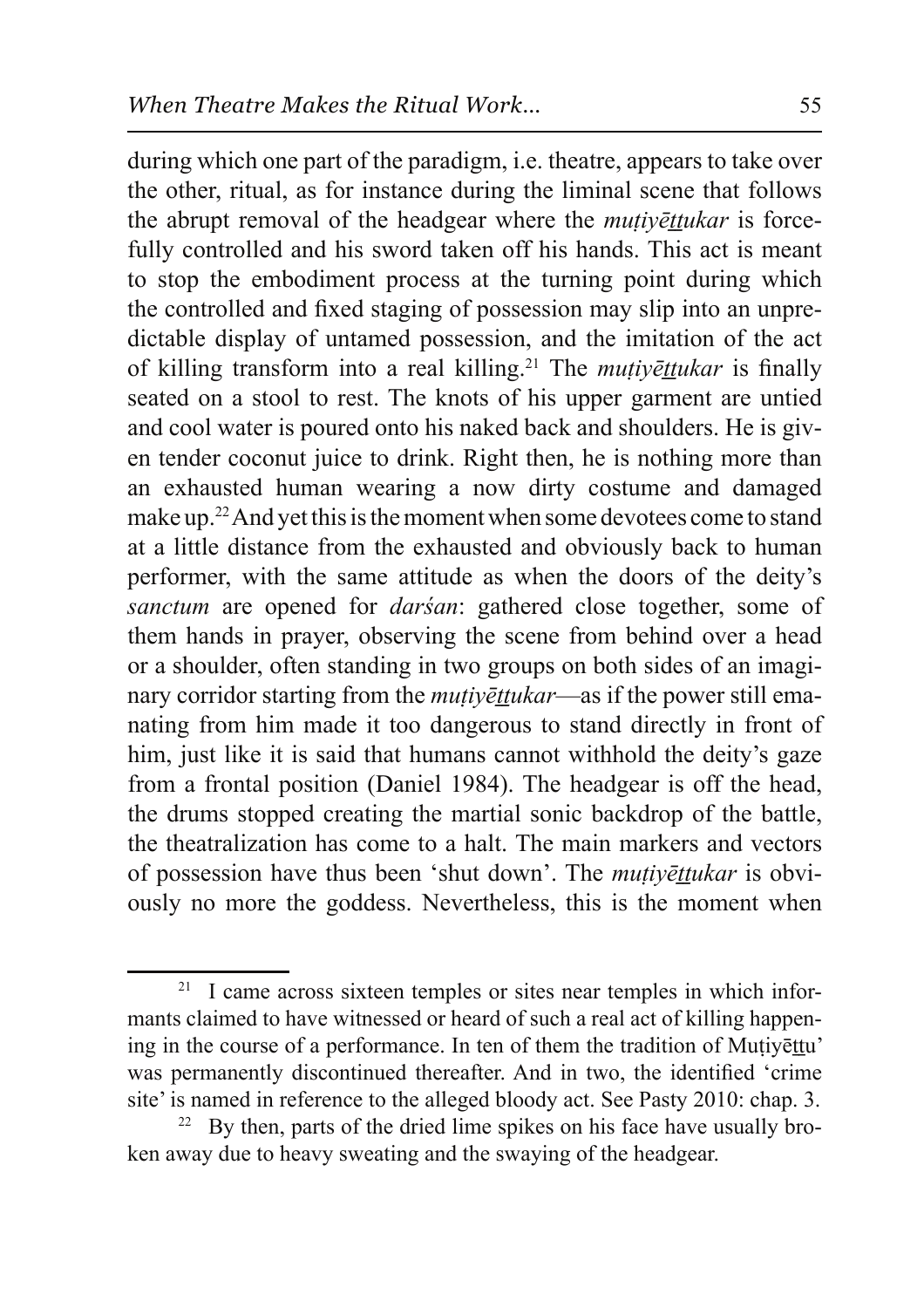the devotees, who were joyfully jumping around the character they believed to be the goddess in the flesh, take a devotional, awe inspired and recollecting stance. In the same vein, after a short break, the headgear is put back onto the performer's head for the final sequence ending with the *asuranj*' beheading. This sequence is heavily marked by tiredness, slow movements and passive interactions even though the uttered words still display a high level of aggressiveness. Yet it is at the end of this sequence, in which the men and their weakness show far more than the mythical characters and gods they impersonate, that the devotees gather in front of the personified goddess with their children to receive the much awaited blessing from her divine hands. The recognised presence of the goddess in the body of the *mutivettukar* is a prerequisite for the powerfulness of this sequence. I have not heard a devotee voice the slightest doubt about the reality of possession at this precise moment, even though it was the most literal 'play' of possession that was obviously dominating a few seconds earlier.

So even when the ritual is technically speaking no more active, when the performer no longer makes any effort to make devotees believe in his body's transformation into the deity's ontological body, when the vivid reactualization of the goddess' myth gives way to a weak staging carried out by passive men, and likewise when the theatrical and performative elements no longer achieve the materializing target of imitation, even then, the devotees' body language still translates their belief in the enduring and palpable presence of the deity. Ritual continues to operate beyond its technical apparatus. The blanks left by the interruption of human actions creating ritual are then filled by the codified devotional substructure of the performance, which is known and shared by all the men and women involved in it, be it from the side of the audience, the sponsors or the performers, or from the side of the temple officiants, who are in charge of periphery rites to prepare the ritual setting for the performance and counteract the ritual creation of violence and pollution once it is over. The pivotal roles in this substructure are then played by the conceptualization of the goddess as an omnipresent, fluid and pervasive agent, capable of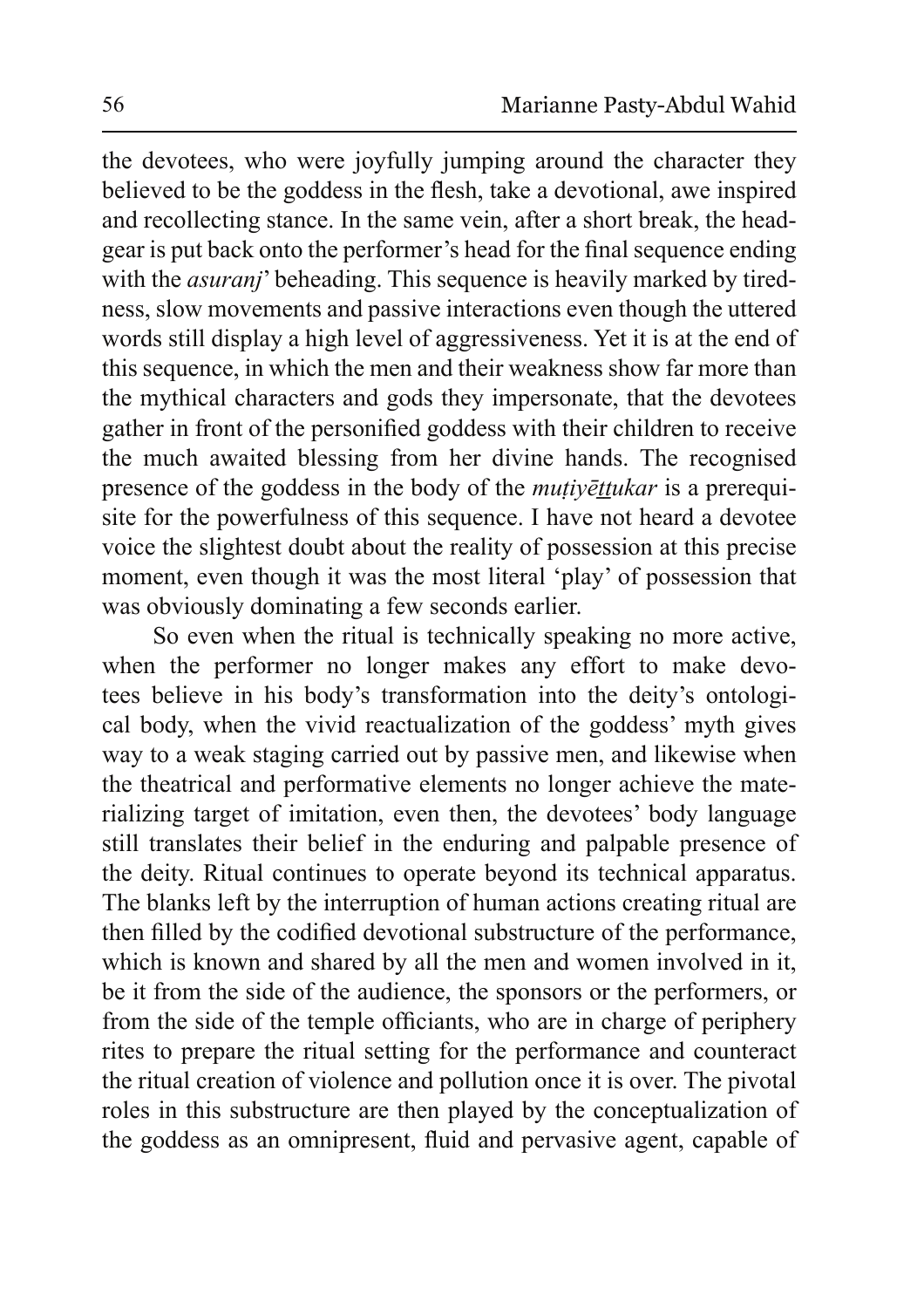will and action on one side (Pasty-Abdul Wahid 2016), and the commonly shared expectation of how she is to be given a body to interact with her people in particular contexts, such as Mutivettu', on the other.<sup>23</sup> The performance is not over until the blessings have been distributed. And it is the goddess who takes over this act. This is how things are expected and supposed to be, and so this is how they are. The goddess is there no matter how much and how qualitative a human intervention is added to display this intervention of hers.

#### **References**

- Achyutha Menon, C. 1943. *Kēralattile kālisēva (Kāli-Worship in Kērala)*. Malayalam Series 8. Madras: Madras University.
- Ajitkumar, N. 2004. Kālivūttum kālisankalpavum. In: Vishunamputiri (ed.). Kāļisankalpam kēraļaparisarattil. Chirakkal: Kerala Folklore Akademi: 98–119.
- Ashley, W. 1979. The Teyyam Kettu of Northern Kerala. In: *The Drama Review*, 23(2): 99–112.
- Aubert, L. 2004. *Les Feux de la Déesse. Rituels villageois du Kerala (Inde du Sud).* Collection Anthropologie–Terrains. Lausanne: Editions Payot.
- Babb, L. 1981. Glancing: Visual Interaction in Hinduism. In: *Journal of Anthropological Research*, 37(4): 387–401. https://doi.org/10.1086/jar.37.4.3629835.
- Biardeau, M. 1976. Le sacrifice dans l'hindouisme. In: M. Biardeau and C. Malamoud (eds.). *Le Sacrifice dans l'Inde ancienne*. Paris: PUF: 7-154.
- Blackburn, S. and J. B. Flueckiger (eds.). 1989. *Oral Epics in India*. Berkeley: University of California Press.

<sup>&</sup>lt;sup>23</sup> The importance of the expectation of the audience (here about the conventions constructing the performance and the mechanics of possession) for determining the efficacy and quality of a performance was raised by various authors, such as Schieffelin 1985; Flueckiger 1988 or de Bruin 2004.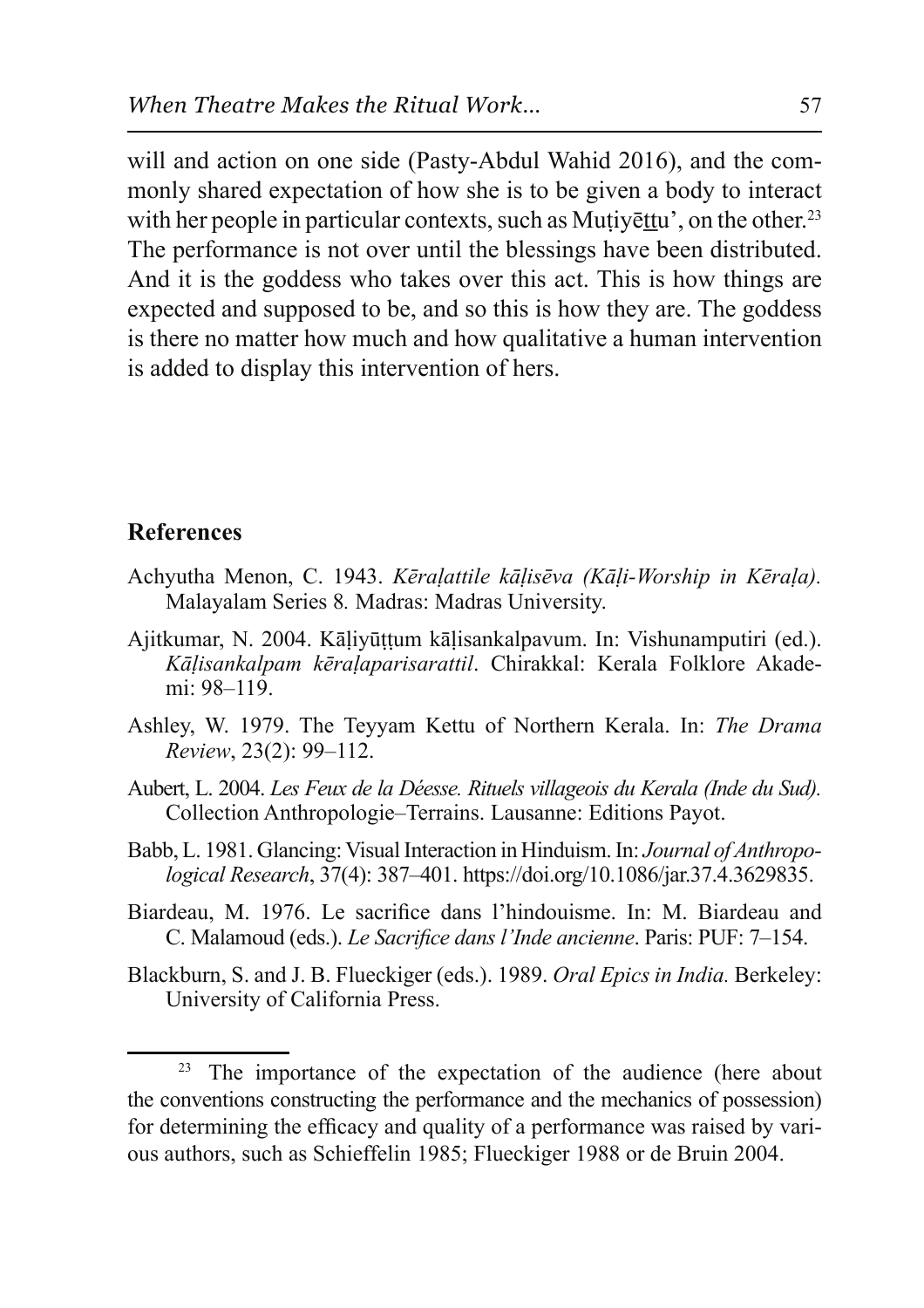- de Bruin, H. 1998. Studying Performance in South India: A Synthesis of Theories. In: *South Asia Research*, 18(1): 12–38. https://doi.org/10.1177/ 026272809801800102.
- van Brussel, N. 2016. Revenge, Hatred, Love, and Regret: The Use of Narrative Empathy in a Regional Purana. In: *Religions of South Asia*, 10(2): 193–213. http://dx.doi.org/10.1558/rosa.34409.
- Caldwell, S. 1999. *Oh, Terrifying Mother. Sexuality, Violence and Worship of the Goddess Kāli.* New Delhi: Oxford University Press.
- Chandrahasan, K. E. 1989. *Patayani, muțiyēttu', tīyāțțu'*. Tripunitura: Impact Publications.
- Eck, D. 1998 [1981]. *Darsan. Seeing the Divine Image in India*. New York: Columbia University Press.
- Flueckiger, J. B. 1988. "He should have worn a sari": A "Failed" Perfor mance of a Central Indian Oral Epic. In: *The Drama Review*, 32(1): 159–169. http://dx.doi.org/10.2307/1145877.
- Freeman, J. R. 1991. *Purity and Violence: Sacred Power in the Teyyam Worship of Malabar.* PhD Thesis. University of Pennsylvania.
- 1999. Dynamics of the Person in the Worship and Sorcery of Malabar. In: J. Assayag and G. Tarabout (eds.). *La possession en Asie du Sud. Parole, corps et territoire*. Purusārtha 21. Paris: Ed. de l'EHESS, CEIAS: 149-181.
- 2003. Shifting Forms of the Wandering Yogi: The Teyyam of Bhairavan. In: D. Shulman and D. Thiagarajan (eds.). *Masked Ritual and Performance in South India: Dance, Healing, and Possession. Ann Arbor:* University of Michigan Press: 147–183.
- Guillebaud, C. 2003. *Musiques de l'aléatoire*. Une ethnographie des pratiques *Prusicales itinérantes au Kerala (Inde du Sud)*. PhD Thesis. Paris X, Nanterre.
- Kurup, K. K. N. 1973. *The Cult of the Teyyam and Hero Worship in Kerala.* Indian Folklore Series 21. Calcutta: Indian Publications.
- Lambert, M. 2004. *Ethnoscénologie du Padayani—le corps aux frontières de l'imaginaire*. PhD Thesis. Paris VIII.
- Nambiar, B. 1993. Tāi Paradevata: Ritual Impersonation in the Teyyam Tradition of Kerala. In: H. Brückner, L. Lutze and A. Malik (eds.). *Flags of Fame: Studies in South Asian Folk Culture.* New Delhi: Manohar: 139–163.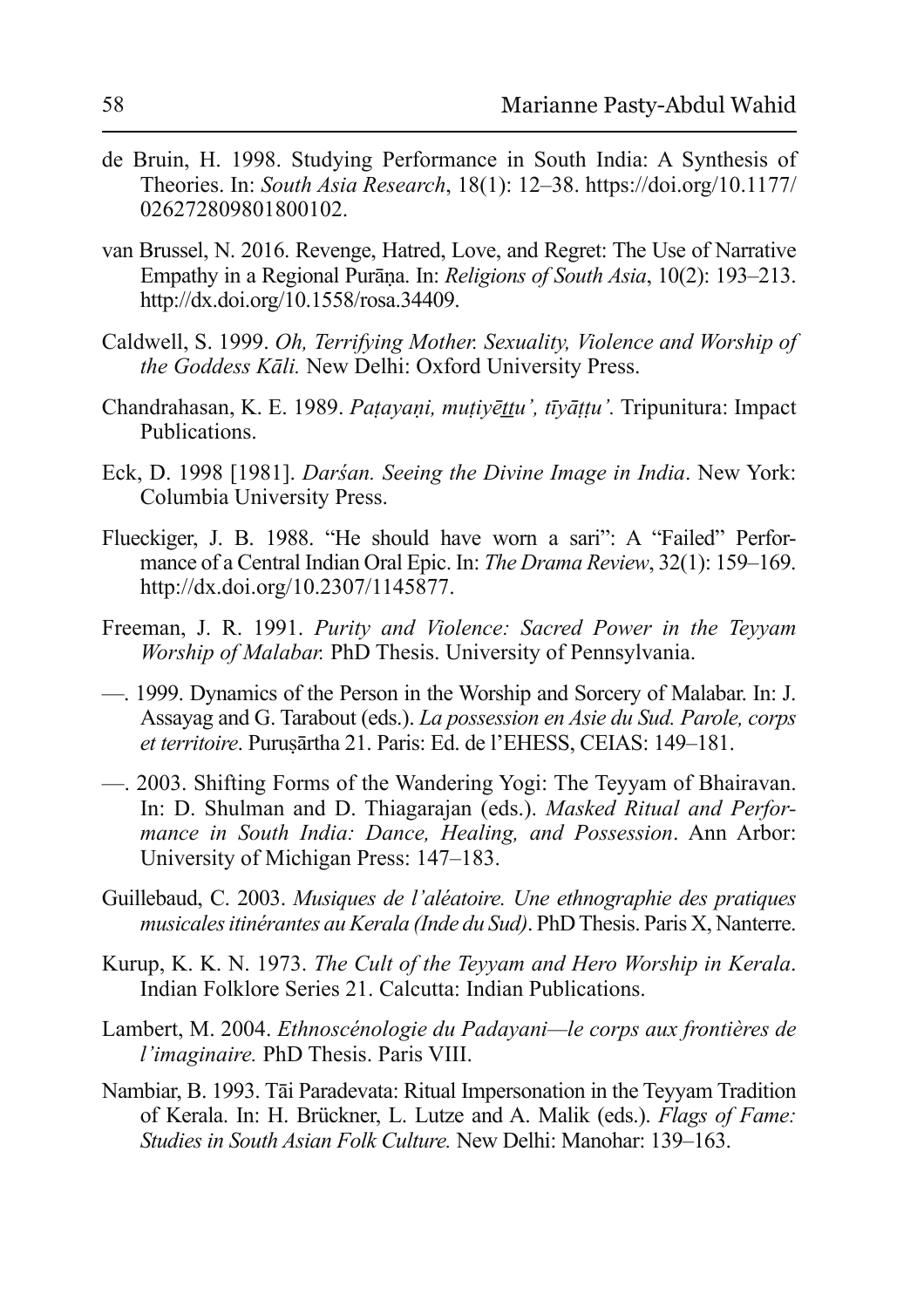Nambiar, E. K. 1989. Mutiyēttu<sup>2</sup>—anusthānavum kalayum. In: Kēļi, 6: 51–53.

- Narayanan, M. 2006. Over-ritualization of Performance. Western Discourses on Kutiyattam. In: *The Drama Review*, 50(2): 136–153. https://doi.org/ 10.1162/dram.2006.50.2.136.
- Padoux, A. (ed.). 1990. L'image divine. Culte et méditation dans l'hindouisme. Paris: Ed. du CNRS.
- Pasty, M. 2010. *Au plaisir de la déesse. Le mutivēttu' du Kerala (Inde du Sud):* étude ethnographique d'un théâtre rituel entre tradition et modernité. PhD Thesis. EHESS, Paris.
- Pasty-Abdul Wahid, M. 2016. 'Our Dēvi is like that'. An Ethnological Insight into the Image of the Hindu Goddess Bhadrakali in Popular South Indian Belief and Temple Practice. In: *Journal of Hindu Studies*, 9(3): 329–361. https://doi.org/10.1093/jhs/hiw023.
- 2017 [in print]. "She doesn't need mutively there". The Interplay of Divine Mood, Taste and Offerings in South Indian Folk Hinduism. In: *Religions of South Asia*, 11(2).
- Rajagopalan, C. R. 2003. *Mutivēttu' nātōtinērarannu'*. Folklore Study Series 3. Trichur: Centre for IK/Folklore Studies.
- Ramkumar, H. 1986. Celebrating Female Energy. The Festival of Kaliyoot. In: *The Indian Magazine*, 6(9): 20–27.
- Remesh, P. P. 2005. *Puranic Episodes in the Folk Arts of Kerala—with Special Reference to Tullal.* PhD Thesis. MG University, Kottayam.
- Richman, P. 2001. Oppositional Tellings in the Ramayana Tradition. In: V. Dalmia, A. Malinar and M. Christof (eds.). *Charisma and Canon: Essays on the Reli*gious History of the Indian Subcontinent. New Delhi: Oxford University Press:  $433 - 451$ .
- Richmond, F., D. L. Swann and P. Zarrilli (eds.). 1990. *Indian Theatre: Traditions of Performance*. Honolulu: University of Hawaii Press.
- Sax, W. 2002. *Dancing the Self. Personhood and Performance in the Pāndav Līlā of Garhwal.* New York: Oxford University Press.
- Schieffelin, E. 1985. Performance and the Cultural Construction of Reality. In: *American Ethnologist*, 12(4): 707–724. http://dx.doi.org/10.1525/ ae.1985.12.4.02a00070.